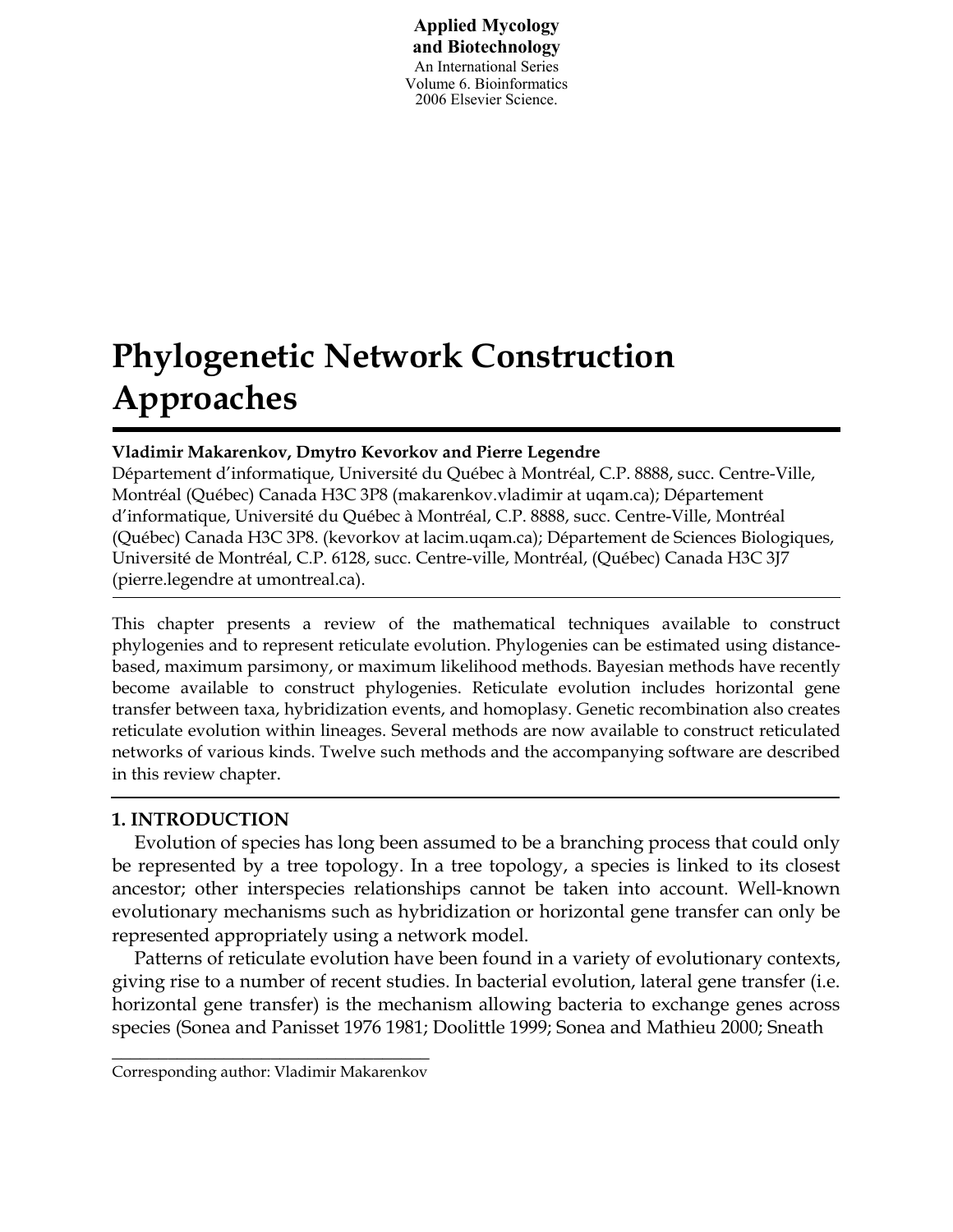2000). In plant evolution, allopolyploidy leads to the appearance of new species encompassing the chromosome complements of the two parent species. Reticulate patterns are also present in micro-evolution within species in sexually-reproducing eukaryotes (Smouse 2000). Examples of molecular data sets containing regions with reticulate histories can be found in Fitch et al*.* (1990). (multigene families), Robertson, Hahn and Sharp (1995). (virus strains), and Guttman and Dykhuizen (1994). (bacterial genes). For example, the phylogeny of 24 inbred strains of mice obtained by Atchley and Fitch (1991, 1993). included several strains with hybrid origins. Hatta et al*.* (1999). conducted a molecular phylogenetic analysis providing strong evidence that reefbuilding corals have evolved in repeated rounds of species separation and fusion, a process leading to a reticulate evolutionary history. Odorico and Miller (1997). discovered patterns of variation due to reticulate evolution in the ribosomal internal transcribed spacers and 5.8s rDNA among five species of *Acropora* corals. The reticulate origin of some root knot nematodes of the genus *Meloidogyne*, which are widespread agricultural pests, was discussed by Hugall, Stanton and Moritz (1999). Cheung et al*.* (1999). established clear evidence that the evolution of class-I alcohol dehydrogenase genes in catarrhine primates has been reticulate. Phylogenetic analyses of two archaeal genes in *Thermotoga maritima* revealed multiple transfers between archaea and bacteria (Nesbø et al*.* 2001). The latter analyses confirmed the hypothesis that lateral gene transfer (LGT) events have occurred between bacteria and archaea.

According to McDade (1995). analytical tools enabling one to generate reticulate topologies that accurately depict hybrid history represent a wide-open field for research. When traditional cladistic/phylogenetic methods are applied in such cases, they may produce confusing results since they are constrained to generate only tree-like patterns. Homoplasy is another source of confusion in the reconstruction of phylogenetic trees; it can be represented by supplementary branches added to phylogenetic trees (Makarenkov and Legendre 2000). In their review on reticulate evolution, Posada and Crandall (2001). considered several definitions of net-like evolution, accompanied by proposals of how the involved biological procedures should be represented mathematically. Nakhleh et al*.* (2003). reported a suite of useful techniques for studying the topological accuracy of methods for reconstructing phylogenetic networks. Linder et al*.* (2003, 2004). have recently provided an overview of the methods and software meant to depict reticulation events in different evolutionary contexts.

The present article is organized as follows: section 2 recalls the main approaches used to infer phylogenetic trees from sequence and distance data; section 3 describes different evolutionary contexts where patterns of reticulate evolution can occur; section 4 presents a number of algorithms and software for reconstructing evolutionary networks; we conclude with an extensive list of references.

## **2. PHYLOGENETIC TREE RECONSTRUCTION METHODS**

A classical way to illustrate phylogenetic relationships among species is to model them using a phylogenetic tree (i.e. a phylogeny or an additive tree). In this section we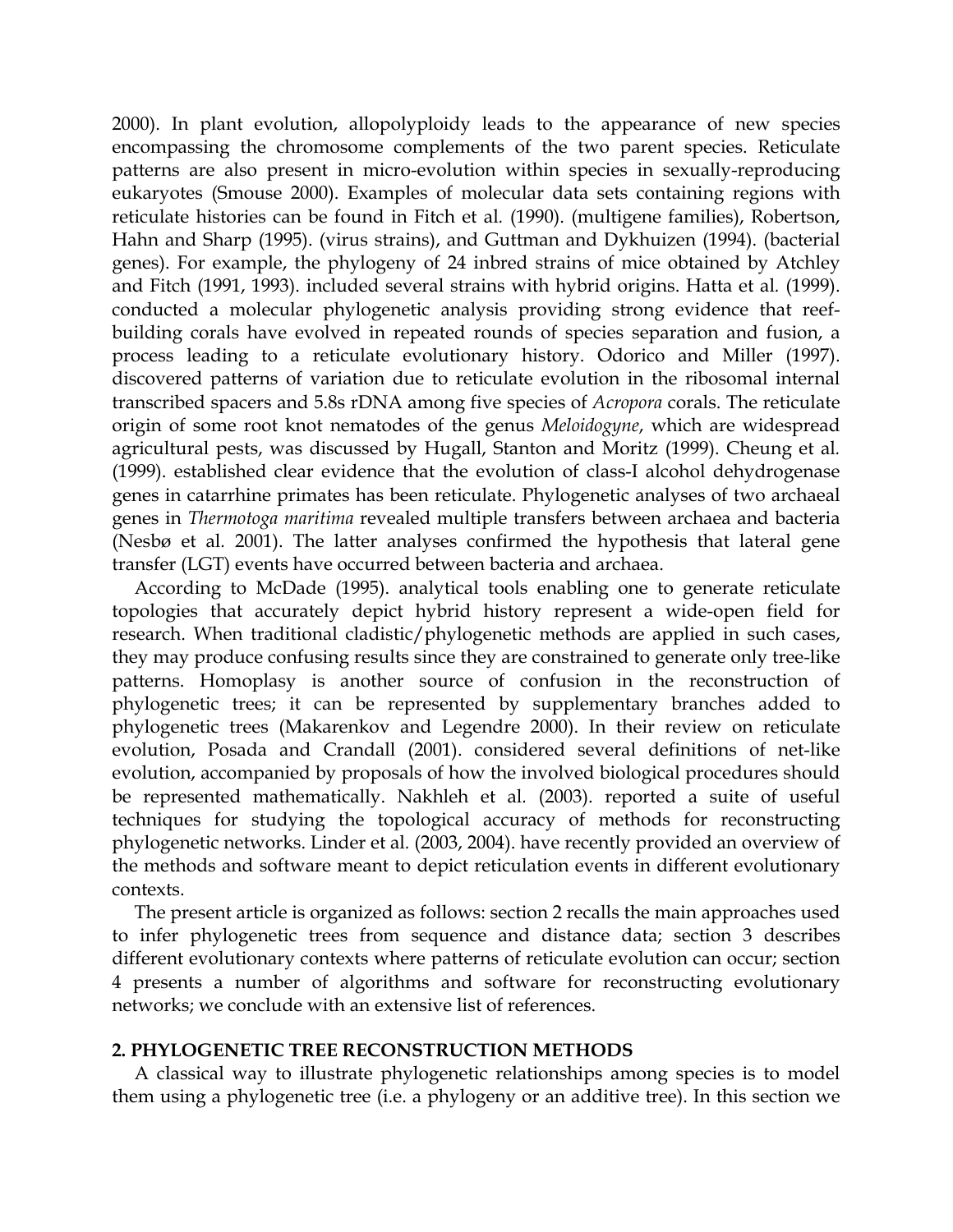discuss the main approaches for inferring phylogenetic trees. For a comprehensive discussion of the methods for inferring phylogenies readers are referred to Swofford et al*.* (1996). Li (1997). and Felsenstein (2003).

There exist two main approaches for inferring phylogenies. The first one, called the *phenetic approach*, makes no reference to any historical relationship. It operates by measuring distances between species and reconstructs the tree using a hierarchical clustering procedure. The second one, called the *cladistic approach*, considers possible pathways of evolution, inferring the features of the ancestor at each node and choosing an optimal tree according to some model of evolutionary change. The phenetic approach is based on similarity whereas the cladistic approach is based on genealogy. Four basic types of methods for building phylogenies will be presented in detail in this section: distance-based methods (which belong to the phenetic approach), maximum parsimony, maximum likelihood, and Bayesian methods (which belong to the cladistic approach). The two most comprehensive software packages, widely used by the community of computational biologists, are PHYLIP (PHYLogeny Inference Package), a set of freeware programs developed by Felsenstein (2004). and PAUP (Phylogenetic Analysis Using Parsimony) developed by Swofford (1998). Both PAUP and PHYLIP contain the most popular distance-based, maximum likelihood and maximum parsimony methods. They also provide visualization tools as well as bootstrap and jackknife tree validation support. In addition, the user manuals available for both packages are recognized as essential guides, serving as a comprehensive introduction to phylogenetic analysis for beginners as well as important sources of references for experts in the field.

## **2.1. Distance-based Methods**

Distance-based methods estimate pairwise distances prior to computing a branchweighted phylogenetic tree. If the pairwise distances are sufficiently close to the number of evolutionary events between pairs of taxa, these methods reconstruct a correct tree (Kim and Warnow 1999). This assumption is true for many models of biomolecular sequence evolution, in which case distance-based methods give sufficiently accurate results (Li 1997). The main advantage of distance-based methods is their small time complexity that makes them applicable to the analysis of large data sets.

If the rate of evolution is constant over the entire tree and the "molecular clock" hypothesis holds, corrections to the pairwise distances required during inference of the phylogenetic tree may be small. However, the "molecular clock" assumption is usually inappropriate for distantly related sequences and the reconstruction of a correct phylogenetic tree becomes problematic under this hypothesis. If the molecular clock assumption does not hold, the observed differences among sequences do not accurately reflect the evolutionary distances. In that case, multiple substitutions at the same site obscure the true distances and make sequences seem artificially closer to each other then they really are. Correction of the pairwise distances that accounts for multiple substitutions at the same site should be used in such cases. There are many Markov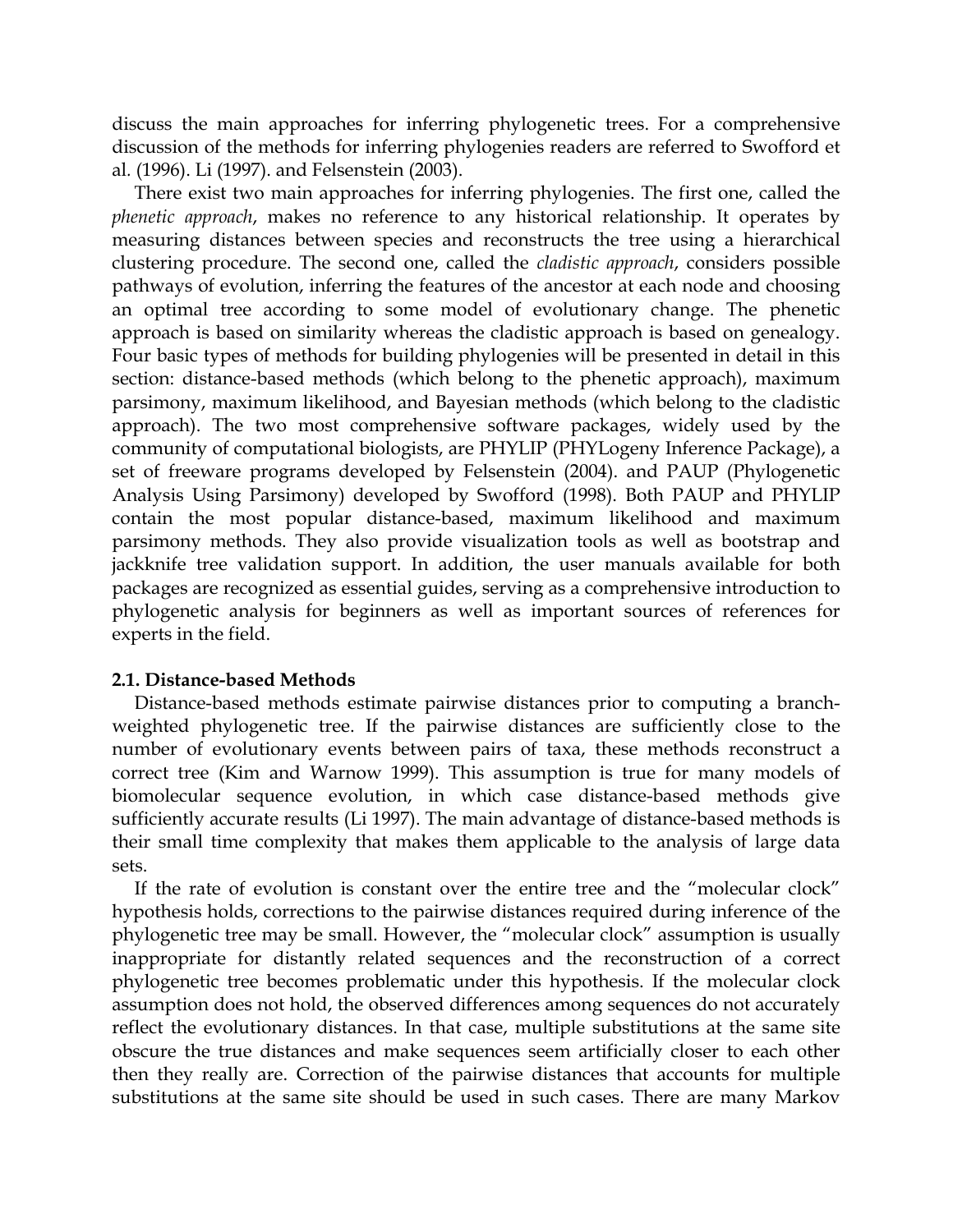models for modeling sequence evolution; each of them implies a specific way to estimate and correct pairwise distances. Furthermore, these corrections have substantial variance when the distances are large. Among the most popular sequence-distance transformation models we have the Hamming, Jukes Cantor (Jukes and Cantor 1969). Kimura 2-parameter (Kimura 1981). and LogDet (Steel 1994). distances. When the goal is to infer relationships with high divergence between sequences, it can be difficult to obtain reliable values for the distance matrix; as consequence, the distance-based algorithms have little chance of succeeding. More detailed description of some distancebased methods is presented below:

*UPGMA*: The UPGMA [Unweighted Pair-Group Method using Arithmetic averages (Rohlf 1963).] method was originally proposed for taxonomic purposes. It could be used for phylogeny inferring as well, but one has to assume that the rate of nucleotide or amino acid substitution is the same for all evolutionary lineages. UPGMA always produces an ultrametric tree (i.e. a dendrogram). In practice, this method recovers the correct tree with reasonably high probability when the "molecular clock" hypothesis applies and the evolutionary distance is large for all pairs of sequences. This method can be useful to biologists interested in constructing species trees.

At present, however, many investigators use relatively short DNA sequences for which the "molecular clock" hypothesis is often not valid. Therefore, one should be cautious about UPGMA trees. This method produces a rooted tree because of the assumption of a constant rate of evolution, though it is possible to remove the root if necessary. We illustrate the application of the UPGMA procedure using a set of four species characterized by the sequences TAGG, TACG, AAGC, and AGCC. Using the number of differences as an estimate of the dissimilarity among species, we obtain the distance matrix shown in Table 1.

|      | TAGG | TACG | AAGC | <b>AGCC</b> |
|------|------|------|------|-------------|
| TAGG |      |      |      |             |
| TACG |      |      |      |             |
| AAGC |      |      |      |             |
| AGCC |      |      |      |             |

**Table 1.** Distance matrix for the four sequences TAGG, TACG, AAGC, and AGCC

The smallest distance in Table 1 is 1 (between the sequences TAGG and TACG). Consequently, the first cluster to be formed is {TAGG, TACG} and the phylogeny will contain the tree fragment shown in Fig. 1.



**Fig. 1.** The first cluster {TAGG, TACG} created by the UPGMA algorithm.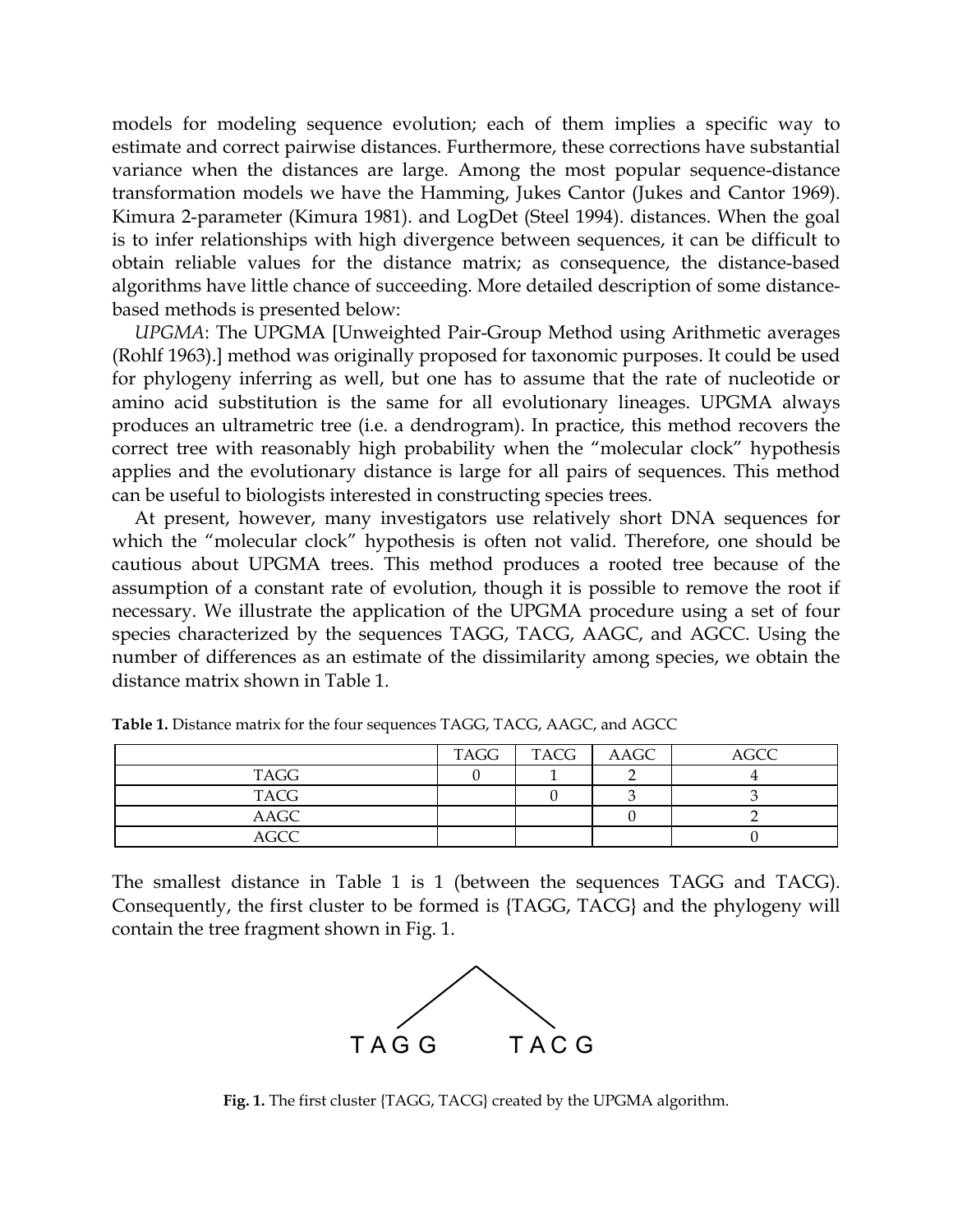The combined node {TAGG, TACG}, formed by the nodes TAGG and TACG, replaces them in the initial distance matrix to obtain the reduced distance matrix shown in Table 2.

**Table 2.** Reduced distance matrix

|              | {TAGG, TACG} | <b>AAGC</b>               | <b>AGCC</b>              |
|--------------|--------------|---------------------------|--------------------------|
| {TAGG, TACG} |              | $\frac{1}{2}$ (2+3) = 2.5 | $\frac{1}{2}(4+3) = 3.5$ |
| AAGC         |              |                           |                          |
| AGCC         |              |                           |                          |

The next cluster with the closest nodes (distance = 2) is {AAGC, AGCC}. These two sequences have two differences in the homologous sites. The final cluster fusion links clusters {TAGG, TACG} and {AAGC, AGCC} (Fig. 2).



**Fig. 2.** Phylogenetic tree obtained by UPGMA for the set of sequences in Table 1.

*Neighbor-joining* (NJ): Neighbor-joining (Saitou and Nei 1987; Studier and Keppler 1988). is arguably the most popular among the distance-based methods. For some time, the success of NJ was inexplicable for computational biologists, due to the lack of approximation bounds. One of the first bounds was found by Atteson (1999). who showed that this method would be able to return the true phylogeny given that the observed distance is sufficiently close to the true evolutionary distance. Compared to UPGMA, NJ is designed to correct the unequal rates of evolution in different branches of the tree. NJ has a low  $O(n^3)$  time complexity, where *n* is the number of species, and like other distance methods performs well when the divergence between sequences is low. In its first step, NJ considers a bush tree with *n* leaves and *n* branches. The tree is gradually transformed into a binary phylogenetic tree with the same *n* leaves and 2*n*-3 branches by merging at each iteration a pair of branches corresponding to the shortest possible tree. Computationally, the tree generation by NJ is similar to UPGMA. When two nodes are linked, their common ancestral node is added to the reduced matrix and the terminal nodes with their respective branches are removed from it. Contrary to UPGMA, neighbor-joining does not produce a dendrogram (ultrametric distance) but an additive tree (additive distance).

*Bio Neighbor-joining* (BioNJ): The BioNJ (Gascuel 1997a). method is an improved version of the neighbor-joining method of Saitou and Nei (1987). The branch length estimation and distance matrix reduction formulae in NJ provide low variance estimators (Gascuel 1997a). In the paper describing BioNJ, Gascuel (1997a). showed how to improve the accuracy of NJ by incorporating minimum variance optimization in the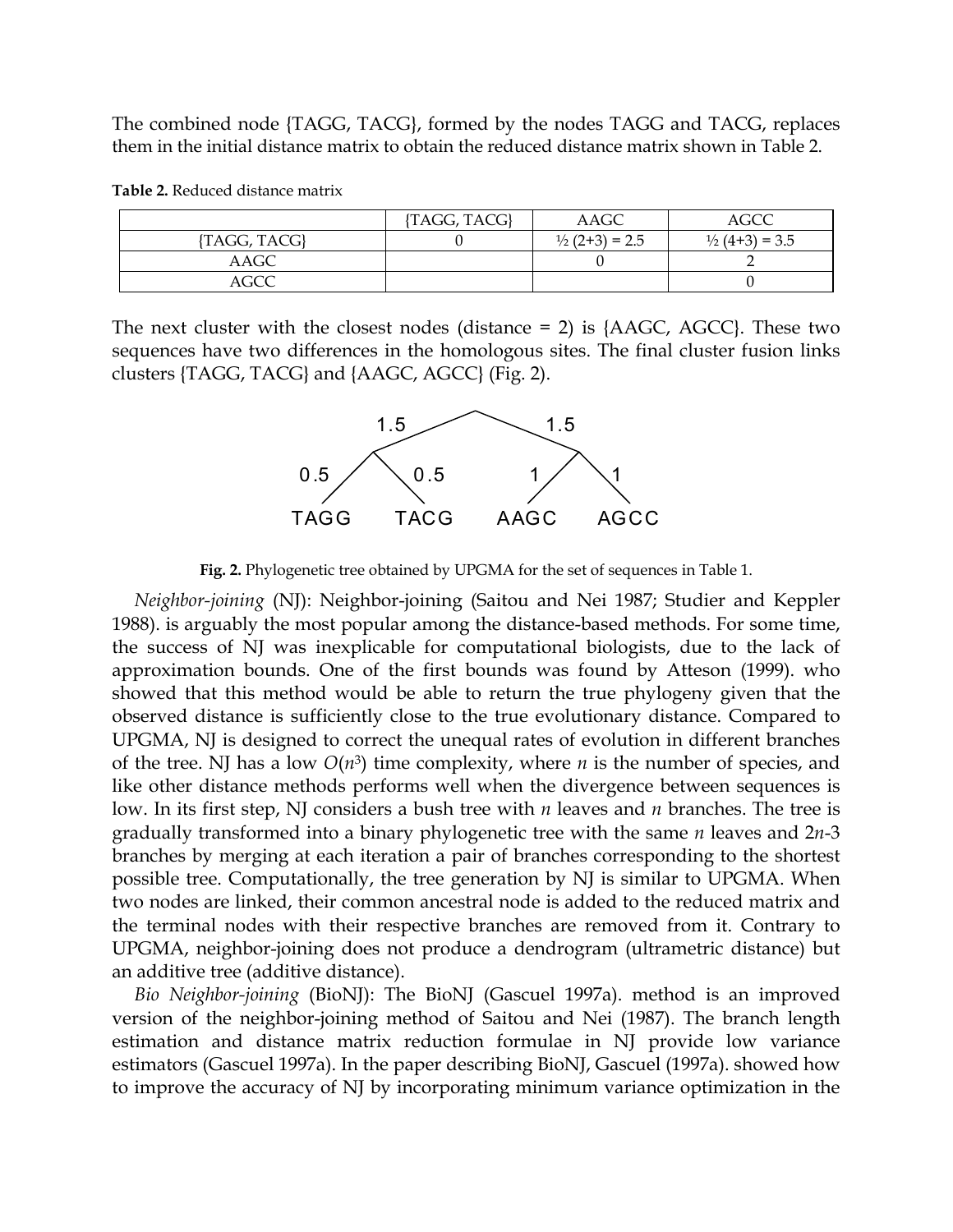NJ reduction formula. BioNJ follows an agglomerative scheme similar to that of NJ. It works iteratively, picking a pair of taxa, creating a new node which represents the cluster of these taxa, and reducing the distance matrix by replacing the two taxa by this node. BioNJ uses a simple, first-order model of the variances and covariances of evolutionary distance estimates. This model is well adapted when the estimates are obtained from aligned sequences. At each step it permits the selection, from the class of admissible reductions, of the reduction that minimizes the variance of the new distance matrix. In this way, BioNJ obtains better estimates to choose the pair of taxa to be agglomerated during the next steps. Like NJ, the BioNJ method has a time complexity of *O*(*n*3) for *n* species. This makes it applicable to the analysis of large data sets. The performances of the two methods are similar when the substitution rates are low, or when they are the same in various lineages. When the substitution rates are high and varying among lineages, BioNJ outperforms NJ in terms of topological accuracy (Gascuel 1997a).

Among other popular distance-based methods, let us mention ADDTREE by Sattath and Tversky (1977). Unweighted Neighbor-Joining (UNJ) by Gascuel (1997b). the Method of Weighted least-squares (MW) by Makarenkov and Leclerc (1999). and FITCH by Felsenstein (1997).

*Recommended software*: PHYLIP (Felsenstein), PAUP (Swofford), MEGA (Kumar, Tamura and Nei), DAMBE (Xia), T-REX (Makarenkov), and BIONJ (Gascuel).

#### **2.2. Maximum Parsimony**

In contrast to the distance-based methods, parsimony infers phylogenetic trees by evaluating the possible mutations between sequences. In general terms, the aim of parsimony methods is to find the phylogenetic tree with minimum total length. That is the tree with the smallest number of evolutionary changes explaining the observed data. For instance, the phylogenetic tree with minimum total length for the sequences CAAG, CCAG, GCAT, and GCTT is presented in Fig. 3.



**Fig. 3.** The phylogenetic tree with minimum total length for the sequences CAAG, CCAG, GCAT, and GCTT.

There are several variations of parsimony. The two simplest and most widely used variations are the Fitch (Fitch 1971). and Wagner (Farris 1970). parsimonies. The Fitch parsimony uses no constraints at all, whereas the Wagner parsimony uses a minimum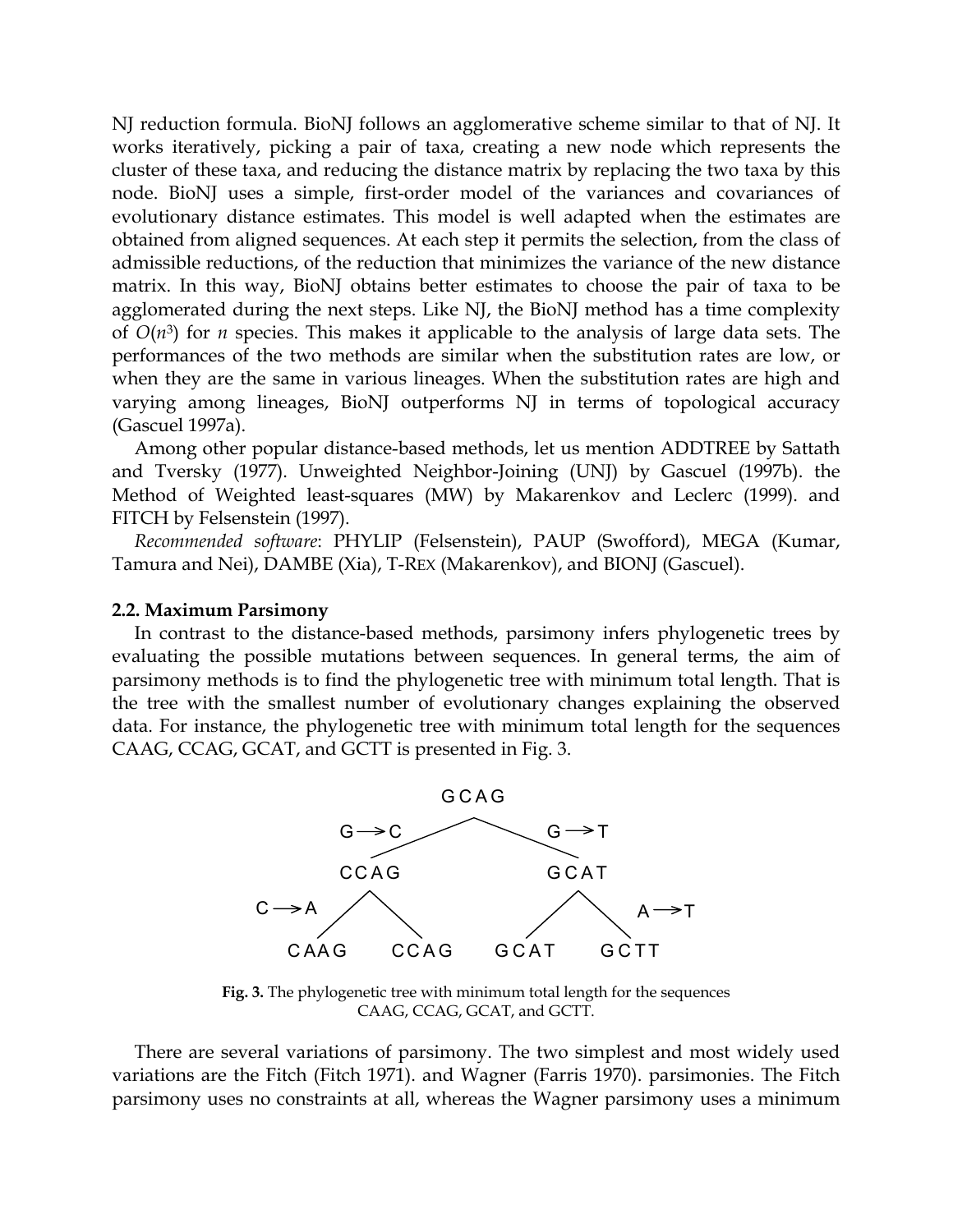of constraints on permissible character-state changes. The Wagner method assumes that characters are measured on an interval scale; thus, this method is appropriate for binary, ordered multistate and continuous characters. The Fitch method allows unordered multistate characters (e.g. in nucleotide or protein sequences). Wagner parsimony assumes that any transformation from one character state to another implies a transformation through any intervening states, as defined by the ordering relationship. The Fitch parsimony allows any state to transform directly into any other state. Both methods permit free reversibility. It means that the change of a character state in either direction is assumed to be equally probable, and character states may transform from one state to another and back again. A consequence of reversibility is that a tree may be rooted at any point with no change in tree length.

The Dollo (Farris 1977). and Camin-Sokal (Camin and Sokal 1965). parsimonies are less common. Dollo parsimony does not allow free reversibility. Each character state can appear only once in a tree. If the distribution of character states is not entirely accounted for by the tree, it must be explained by extra reversals (losses). This has been proposed as a way to analyze restriction site data, where the probability of a loss is much higher than that of a gain. Camin-Sokal was the first parsimony method described in the literature. In that method, the tree is rooted and the root contains all ancestral states. Evolution is assumed to be irreversible; only multiple gains are allowed.

Often, more than one tree with minimum total length may be found by maximum parsimony methods. In order to guarantee to find the best possible tree, an exhaustive evaluation of all possible tree topologies has to be carried out. Parsimony will correctly reconstruct a phylogenetic tree if the number of sequence changes per sequence position is small. In the case of a large number of changes, the proportion of homoplastic changes increases. This can cause errors during tree reconstruction, especially during the analysis of long unbranched lineages, or if the tree contains a mixture of short and long branches. Parsimony methods accurately reconstruct phylogenetic trees in which multiple changes at the same site rarely occur alongside a single branch (Hillis 1996; Kim 1996). Maximum parsimony methods are usually much slower than distance-based procedures.

*Recommended software*: PHYLIP (Felsenstein), PAUP (Swofford), MEGA (Kumar, Tamura and Nei), and NONA (Goloboff).

## **2.3. Maximum Likelihood**

The maximum likelihood approach for inferring phylogenies from sequence data was introduced by Felsenstein (1981). The Felsenstein (1981). method does not impose any constraint on the constancy of evolutionary rate among lineages. It assigns quantitative probabilities to mutational events, rather than merely counting them. This method compares possible phylogenetic trees on the basis of their ability to predict the observed data. The tree that has the highest probability of producing the observed sequences is preferred. Similarly to maximum parsimony, maximum likelihood reconstructs ancestors at all nodes of each considered tree, but it also assigns branch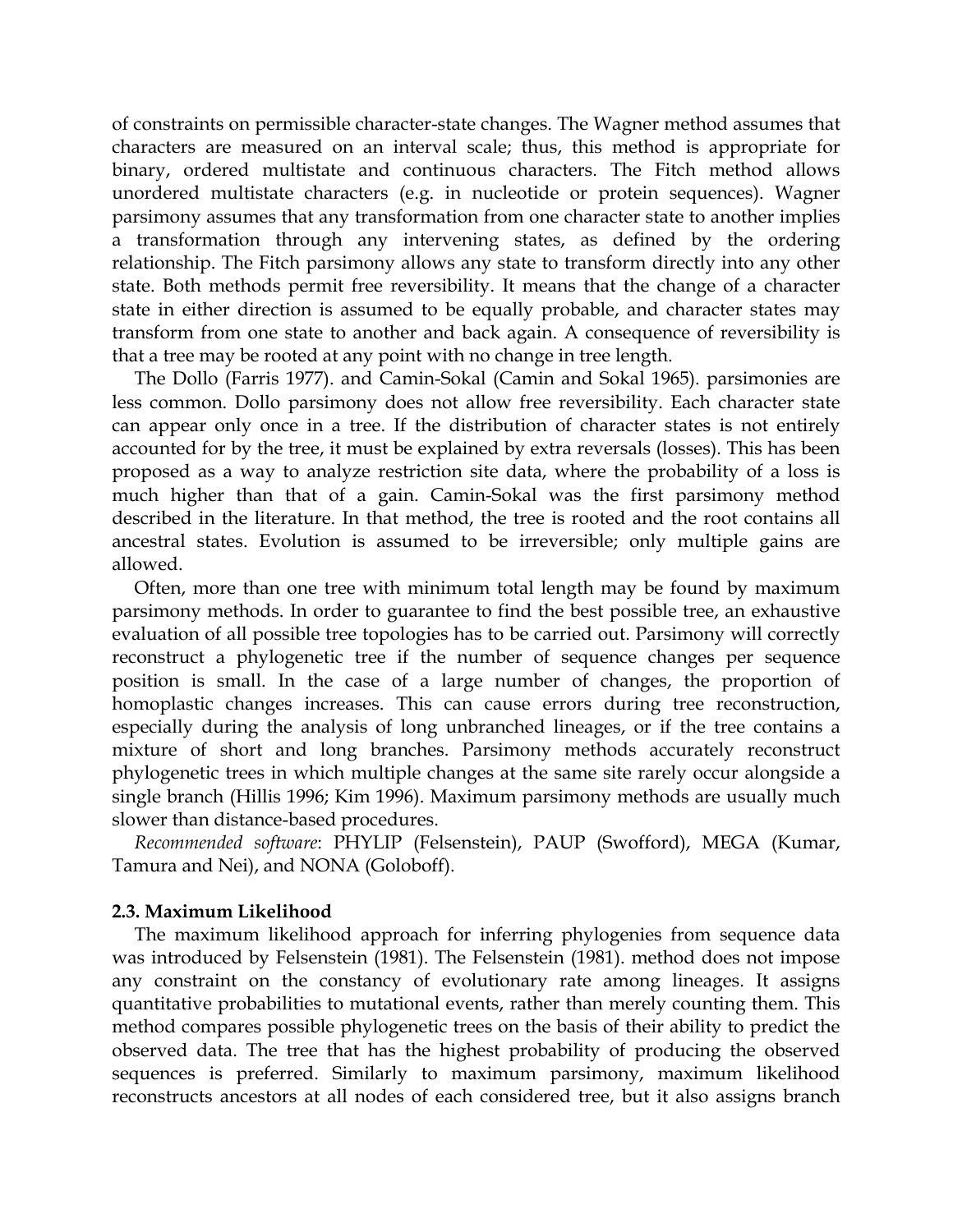lengths based on the probabilities of mutations. For each possible tree topology, the assumed substitution rates are varied to find the parameters that give the highest likelihood of producing the observed sequences.

From many points of view, maximum likelihood seems to be an appealing way to estimate phylogenies (Whelan et al*.* 2001). All possible mutational pathways that are compatible with the data are considered. Likelihood functions are known to be a consistent and powerful basis for statistical inference (Edwards 1972). This method represents well the evolutionary relationships among sequences. It takes into account various parameters of the evolutionary process, such as the relative probabilities of transitions versus transversions, or the degree to which the rate of evolution differs across sites. The biologist does not need to know the correct values of these parameters; they are estimated in the tree evaluation process.

The main obstacle to the widespread use of maximum likelihood is computational time. Algorithms that find the maximum likelihood score must search through a multidimensional space of parameters. This makes the solution of large-scale problems (>100 sequences) extremely time consuming. Maximum likelihood estimation may be subject to systematic errors. This happens if the model of evolution used to evaluate the likelihood of given trees does not reflect the actual evolutionary processes.

Felsenstein has developed one of the first maximum likelihood programs, DNAML (DNA Maximum Likelihood program), which is included in the PHYLIP package. The program has been used extensively and has proved of great utility in phylogenetic analyses. Computer simulations have shown that the method is highly efficient in estimating true phylogenies under various situations involving violation of evolutionary rate constancy among lineages (see for instance, Hasegawa and Yano 1984; Hasegawa et al*.* 1991). An improved version of the DNAML program is based on the algorithm by Felsenstein and Churchill (1996). Several models of base substitution are available in DNAML; for example, a model allowing the expected frequencies of the four bases to be unequal and one allowing the expected frequencies of transitions and transversions to be different. DNAML has also several ways of allowing different rates of evolution to occur at different sites. Another program available in the PHYLIP package, DNAMLK (DNA Maximum Likelihood program with molecular clock), implements the maximum likelihood method for DNA sequences under the constraint that the derived phylogenies must be consistent with a molecular clock hypothesis.

*Recommended software*: PHYLIP (Felsenstein), PAUP (Swofford), MEGA (Kumar, Tamura and Nei), NONA (Goloboff), and PHYML (one of the fastest ML methods by Guindon and Gascuel).

#### **2.4. Bayesian Phylogenetics**

The Bayesian approach is relatively new in phylogenetics (Huelsenbeck and Ronquist 2001; Larget and Simon 1999; Li et al*.* 2000; Rannala and Yang 1996; Yang and Rannala 1997). This method is closely related to maximum likelihood. The optimal hypothesis is the one that maximizes the posterior probability. The posterior probability for a hypothesis is proportional to the likelihood multiplied by the prior probability of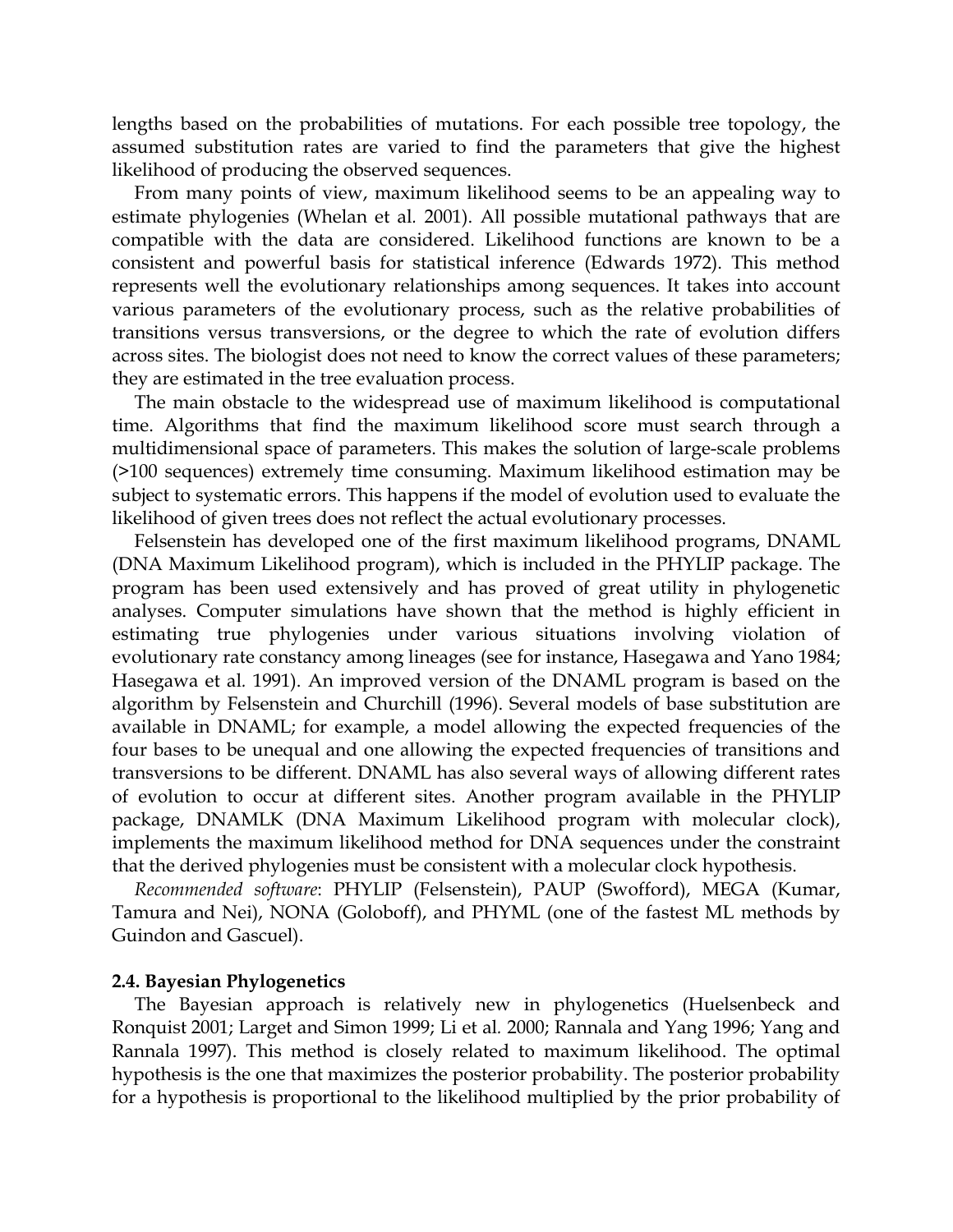that hypothesis. Prior probabilities of different hypotheses depend on the scientist's assumptions concerning the possible phylogenetic relationships in the data. In many cases, researchers have no information about prior probability distributions. One way of solving this is to specify a uniform prior, in which every possible value of a parameter is given the same probability *a priori.* Compared to maximum likelihood, the advantages of Bayesian methods are higher computational speed and a possibility to incorporate in them complex models of sequence evolution.

Complex parameter-rich models are a problem for maximum likelihood. When the ratio of data points to parameters is low, the estimation of parameters in maximum likelihood can be unreliable. In Bayesian analysis, the final result does not depend on one specific value, but considers all possible parameter values. Even if there are enough data to estimate many parameters, the hill-climbing algorithms that are used to find the maximum likelihood point can be slow or unreliable as the number of parameters increases (particularly if there are complex interactions among some of the parameters). This is not the case for Bayesian methods, because they rely on an algorithm that does not attempt to find the highest point in the space of all parameters.

The best-known Bayesian phylogenetic software programs are MRBAYES written by Huelsenbeck (Huelsenbeck and Ronquist 2001). and BAMBE written by Larget and Simon (1999). MRBAYES uses nucleic acid sequences, protein sequences, and morphological characters to derive phylogenies. It assumes a prior distribution of tree topologies and uses Markov Chain Monte Carlo (MCMC) methods to search the tree space and to infer the posterior distribution of topologies. The BAMBE package infers phylogenetic trees from DNA sequence data. The program uses a prior distribution of trees and implements an arrangement algorithm described in the paper by Mau et al*.* (1997). The resulting posterior distribution can be used to characterize the uncertainty about not only the tree, but the parameters of the substitution model as well.

*Recommended software*: MRBAYES (Huelsenbeck) and BAMBE (Larget and Simon).

#### **3. EXISTING MECHANISMS OF RETICULATE EVOLUTION**

Classically, the evolution of species has been depicted using phylogenetic trees. An example of such a tree, taken from a famous and controversial paper by Doolittle (1999). is shown in Fig. 4. This way of representing evolution has been questioned by recent developments in molecular phylogenetics. As pointed out by Doolittle (1999). molecular phylogeneticists will have failed to find the true tree of life, not because their methods are inadequate or because they have chosen the wrong genes, but because the history of life cannot be properly represented as a tree. Indeed, the mechanisms of horizontal gene transfer, hybridization, homoplasie, and homologous recombination necessitate the use of network models to illustrate them. Fig. 5 shows an example of a horizontal gene transfer network involving species from the kingdoms of *Bacteria*, *Eukarya*, and *Archaea.*

The fact that most archaeal and bacterial genomes contain genes from multiple sources is challenging for molecular biologists. Following Sonea and Panisset (1976, 1981, Sonea and Mathieu 2000). who showed that horizontal gene transfer (HGT) was a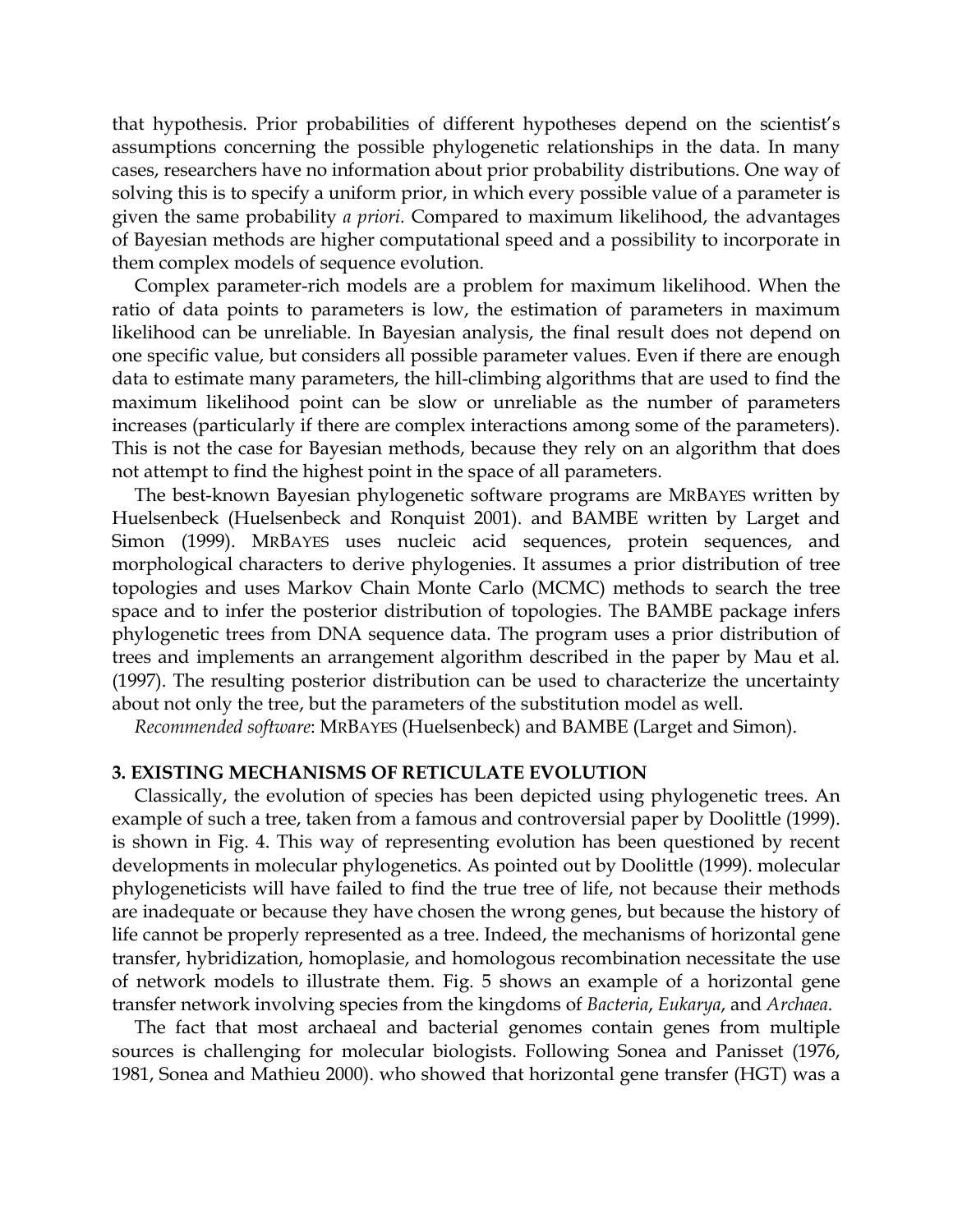common evolutionary mechanism among bacteria, Doolittle (1999). emphasized the importance of HGT in the evolution of bacteria and higher groups of organisms.



Fig. 4. An example of a phylogenetic tree with a strict hierarchical classification (from Doolittle<sup>1</sup> 1999).

Another reticulate process, hybridization, is prevailing in plants and some groups of animals. In plant evolution, hybridization is critically important as a source of novel gene combinations and as a mechanism of speciation. For instance, in plant breeding desirable traits can be moved from one cultivated or even wild species into another cultivated species (Walter *et al.* 1999). According to one estimate (Stace 1984). there are about 70 000 naturally occurring interspecies plant hybrids in the world.



**Fig. 5.** A reticulated tree, or species network, which might more appropriately represent life's history (from Doolittle1 1999, Fig. 3).

<span id="page-9-0"></span> $\frac{1}{1}$ Reprinted with permission from Doolittle WF (1999). Phylogenetic classification and the universal tree. Science 284:2124-2128. Copyright 1999 AAAS.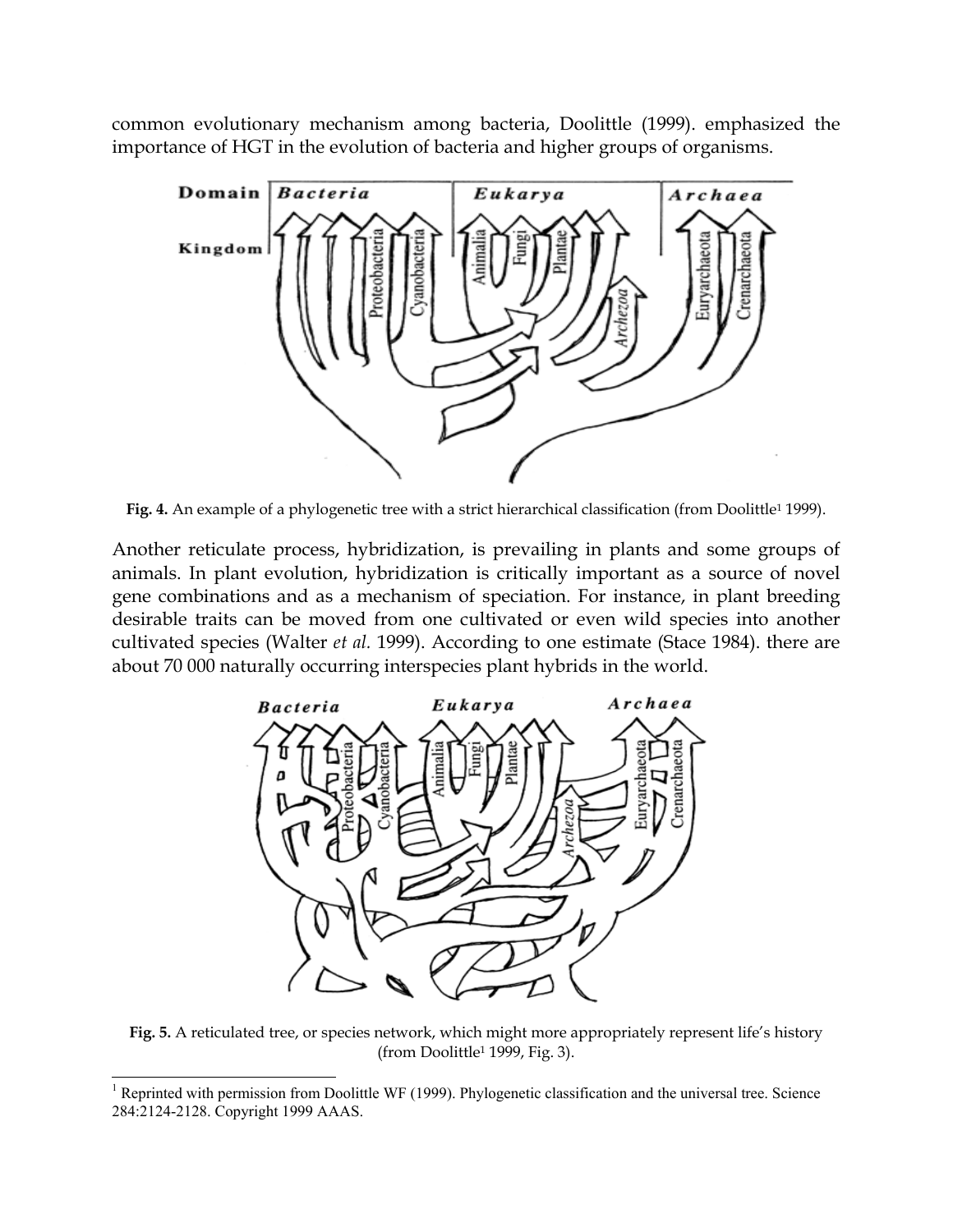[Re](#page-10-0)ticulate evolution shows the lack of independence between lineages. When a reticulation event occurs, two or more independent evolutionary lineages interact at some level of biological organization. In this section, we discuss the most important mechanisms of reticulate evolution which led to the development of the computational methods and software tools that will be described in the next section.

## **3.1. Horizontal Gene Transfer (HGT)**

<span id="page-10-0"></span>-

Horizontal gene transfer is a direct transfer of genetic material from one lineage to another. A HGT between the ancestors of Species 3 and 4 took place in the scenario shown in Fig. 6. Because only a few genes, and sometimes only a part of a gene, are transferred from one organism to another, two evolutionary scenarios (Fig. 7) can take place after a HGT event occurred. The first one, presented in Fig. 7a, is appropriate for the genes acquired through the horizontal transfer shown in Fig. 6, whereas the second one, shown in Fig. 7b, is plausible for all the other genes inherited from the direct species ancestors.



**Fig. 6.** Horizontal gene transfer.

Horizontal gene transfer is common among bacteria. *Bacteria* and *Archaea* developed the ability to adapt to new environments using the acquisition of new genes through horizontal transfer rather than by the alteration of gene functions through numerous point mutations. Because they are unable to reproduce sexually, bacterial organisms have adopted several mechanisms to exchange genetic materials. The major mechanisms of HGT are the following:

- *Transformation* This process is most common in bacteria that are naturally transformable. Bacteria take up naked DNA fragments from the environment. This is a common mode of horizontal gene transfer; it can mediate the exchange of any part of a chromosome. Typically, only short DNA fragments are exchanged in this way.
- *Conjugation* This type of DNA transfer is mediated by conjugal plasmids or conjugal transposons. Even though conjugation requires cell-to-cell contact, it can occur between distantly related bacteria or even between bacteria and eukaryotes. Long fragments of DNA can be transferred by conjugation.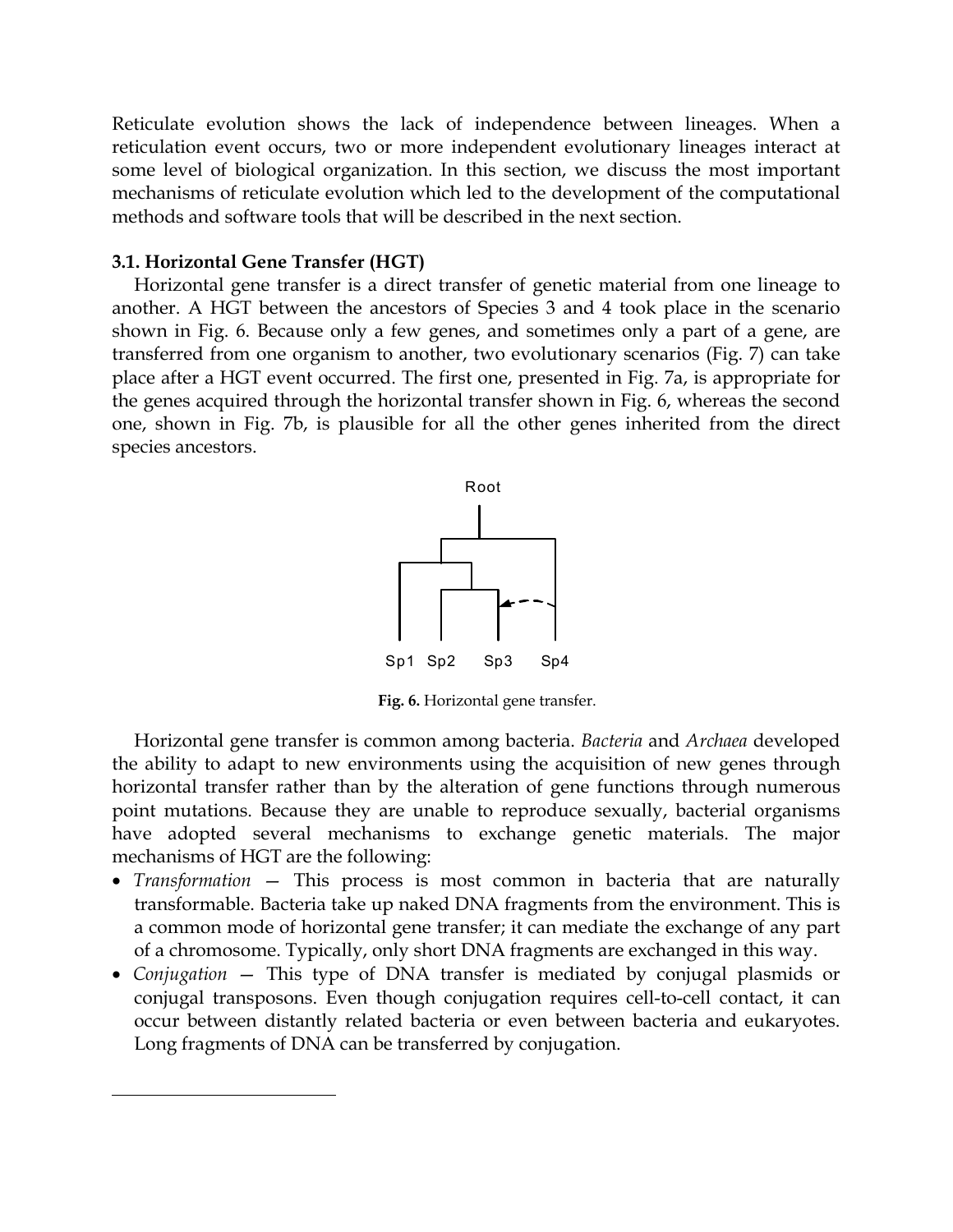• *Transduction* — This is the transfer of DNA by phage. It requires that the donor and recipient share cell surface receptors for phage binding. It is typically limited to closely related bacteria. The length of DNA transferred by transduction is limited by the size of the phage head.



**Fig. 7.** Horizontal gene transfer: the two possible gene trees.

These mechanisms of horizontal gene transfer can introduce sequences of DNA that have little homology with the remaining DNA of the recipient cell. If the donor DNA and the recipient chromosome share some homologous sequences, the donor sequences can be stably incorporated into the recipient chromosome by homologous recombination. If the homologous sequences are located near sequences that are absent in the recipient, the recipient may acquire an insertion from another strain of unrelated bacteria; such insertions can be of any size.

# **3.2. Hybridization**

Hybridization is another example of reticulate evolution. In Fig. 8, two lineages (Root-Species 2 and Root-Species 3) recombine to create a new species (Species 4). If the new species have the same number of chromosomes as the parent species, the process is called *diploid hybridization*. When it has the sum of the number of its parents' chromosomes, it is called *polyploid hybridization*. The three main mechanisms of hybridization are the following:

- *Autopolyploidization* is a speciation event involving the doubling of the chromosomes within a single species. It produces a bifurcating speciation event in a phylogenetic tree.
- *Allopolyploidization* is a type of hybridization between two species, when an offspring acquires the complete diploid chromosome complements of the two parents. In this case the parents do not need to have the same number of chromosomes. Allopolyploidization results in instantaneous speciation because any backcrossing to the diploid parents is likely to produce a sterile triploid offspring.
- *Diploid hybrid speciation* is a normal sexual event taking place between parents from different but related species. In nearly all cases, the two parents need to have the same number of chromosomes. In this case, successful backcrossing to the parents is possible, so the hybrids have to be isolated from the parents to become new species.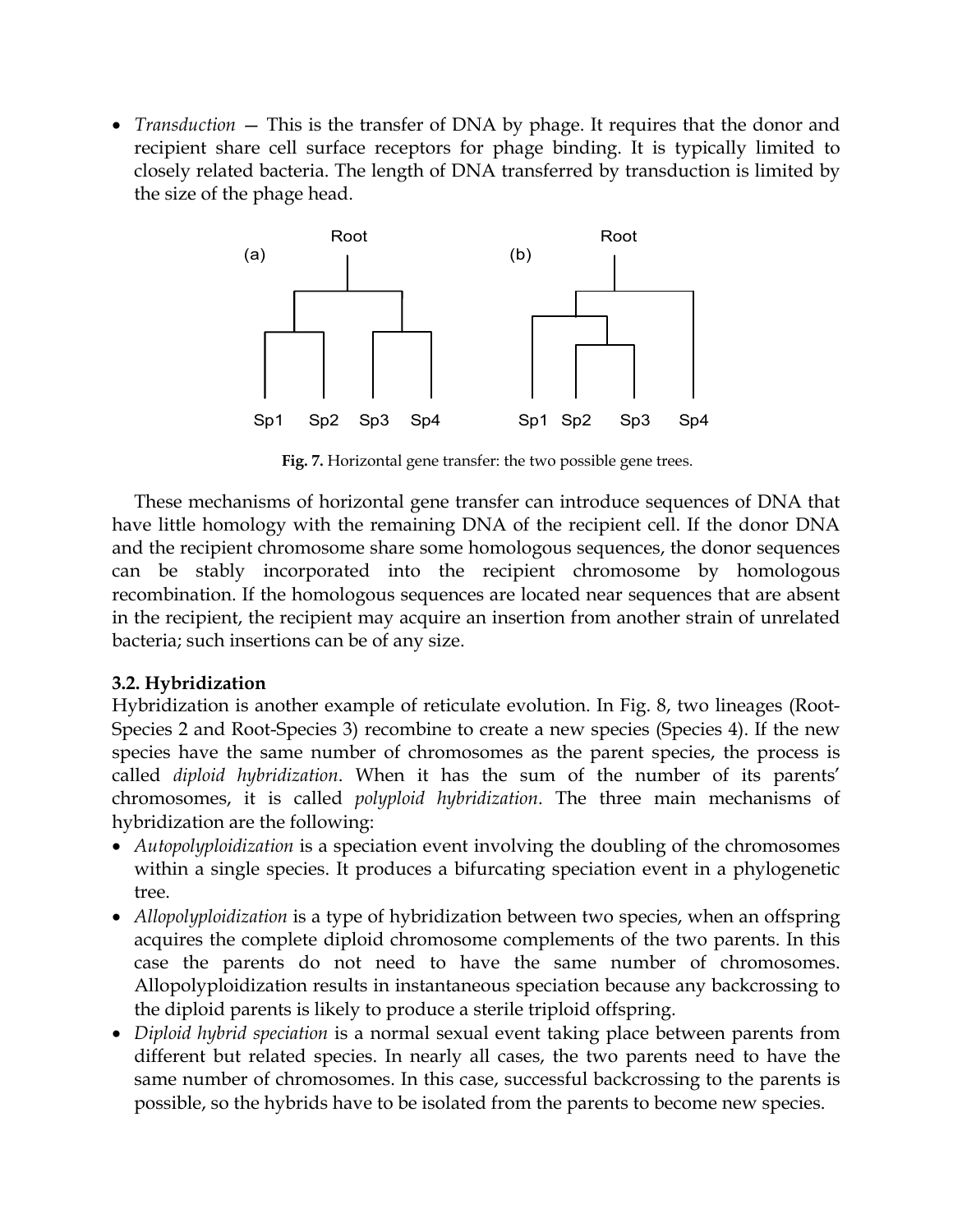

**Fig. 8.** Hybridization.

In sexually reproducing organisms, hybridization may lead to an entirely female hybrid population. It can sometimes reproduce either by parthenogenesis, or by gynogenesis, forming a new species consisting only of females. Gynogenesis, found among fish, amphibians and reptiles, is a mode of reproduction that allows a unisexual female hybrids population to reproduce, using the sperm from a related bisexual ancestor species to stimulate the development of the eggs (Dawley 1989).

Consider the problem of modeling reticulate evolution after diploid hybrid speciation. In normal diploid organisms, each chromosome consists of a pair of homologs. In the process of diploid hybridization, the hybrid inherits one of the two



**Fig. 9.** Hybridization: two possible gene trees for the hybridization event shown in Fig. 8.

homologs for each chromosome from each of its two parents. Since the genes from both parents are contributed to the hybrid, the evolution of genes inherited from each parent can be represented on separate trees inside a network model. Classical phylogenetic analysis of the four species involved in a hybrid speciation event (Fig. 8) will produce either the tree in Fig. 9a or the one in Fig. 9b.

Hybridization is very common in plants, fish, amphibians and reptiles, and is virtually absent in other groups, particularly in birds, mammals, and most arthropods.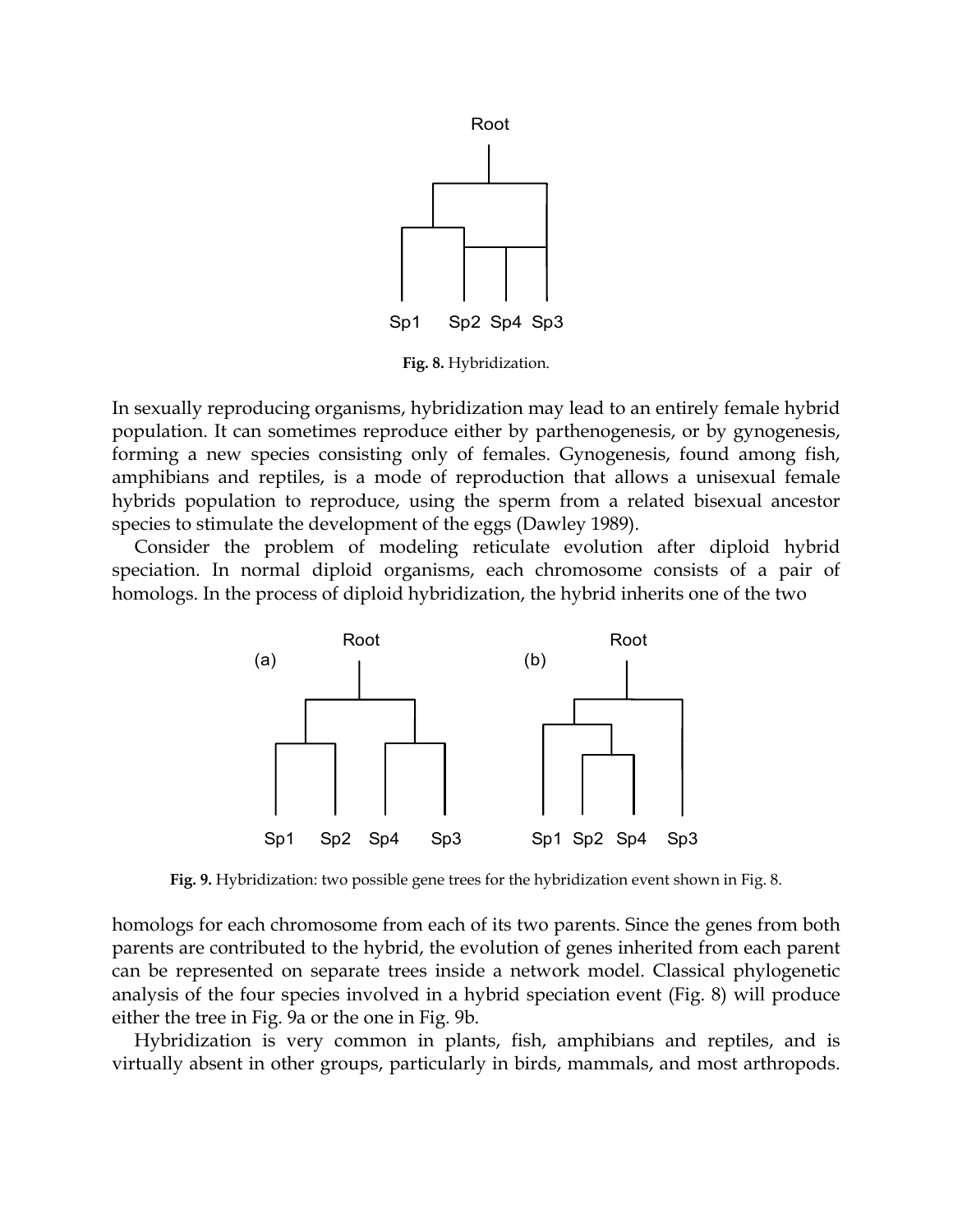The latter groups are only occasionally affected by hybrid speciation. They usually produce triploids which can only reproduce by asexual modes.

#### **3.3. Homoplasy**

Homoplasy is the development of organs or other bodily structures within different species, which resemble each other and have the same functions, but did not have a common ancestral origin. These organs arise via convergent evolution and are thus analogous, not homologous to each other. For example, the wings of insects, birds and bats, which are all used for flying, are homoplastic (meaning: similar in form and structure, but not in origin). As shown in Fig. 10, the wings of birds and bats are structurally different: the bird wing (a) is supported by digit number 2, the bat wing (b) by digits 2-5.



**Fig. 10.** The wings of birds and bats.

Since homoplasy is a feature shared by a set of species but not present in their common ancestor, it can cause problems during phylogenetic reconstruction (Smouse 2000). As pointed out by Legendre (2000b). in the case of homoplasie, the objective of reticulation analysis is not to model actual reticulation events, but to produce a diagram containing reticulation branches to describe more accurately the common patterns found in the data. If distant species seem to be artificially close to one another, the addition of reticulation branches to a tree produces a reticulogram (i.e. reticulated cladogram) which describes the data better than a tree would do.

Fig. 11, from Makarenkov and Legendre (2000). is an example of a reticulogram built for the primates data originally considered by Hayasaka et al*.* (1998). First, a distance matrix over 12 species of primates was computed on the base of protein-coding mRNA (898 bases). The phylogenetic tree was constructed from the distance matrix using the neighbor-joining method (Saitou and Nei 1987). The NJ tree is represented by solid lines in Fig. 11. Four groups of primates were found in the phylogeny. The reticulogram building algorithm (Makarenkov and Legendre 2000). added 5 reticulation branches (dashed lines) to the primate phylogeny. From the mathematical point of view, each reticulation branch improved the least-squares fit of the distance matrix, compared to the classical phylogenetic tree. From the biological point of view, the reticulation branches are long and they are formed between distant groups, so, they most likely represent homoplasy. For example, consider *Tarsius*: its position in the phylogeny of primates is uncertain (E. Douzery, personal communication). *Tarsius* is clustered with *Lemur catta* in the NJ phylogenetic tree (solid lines), but it is also close to **Hominoidea**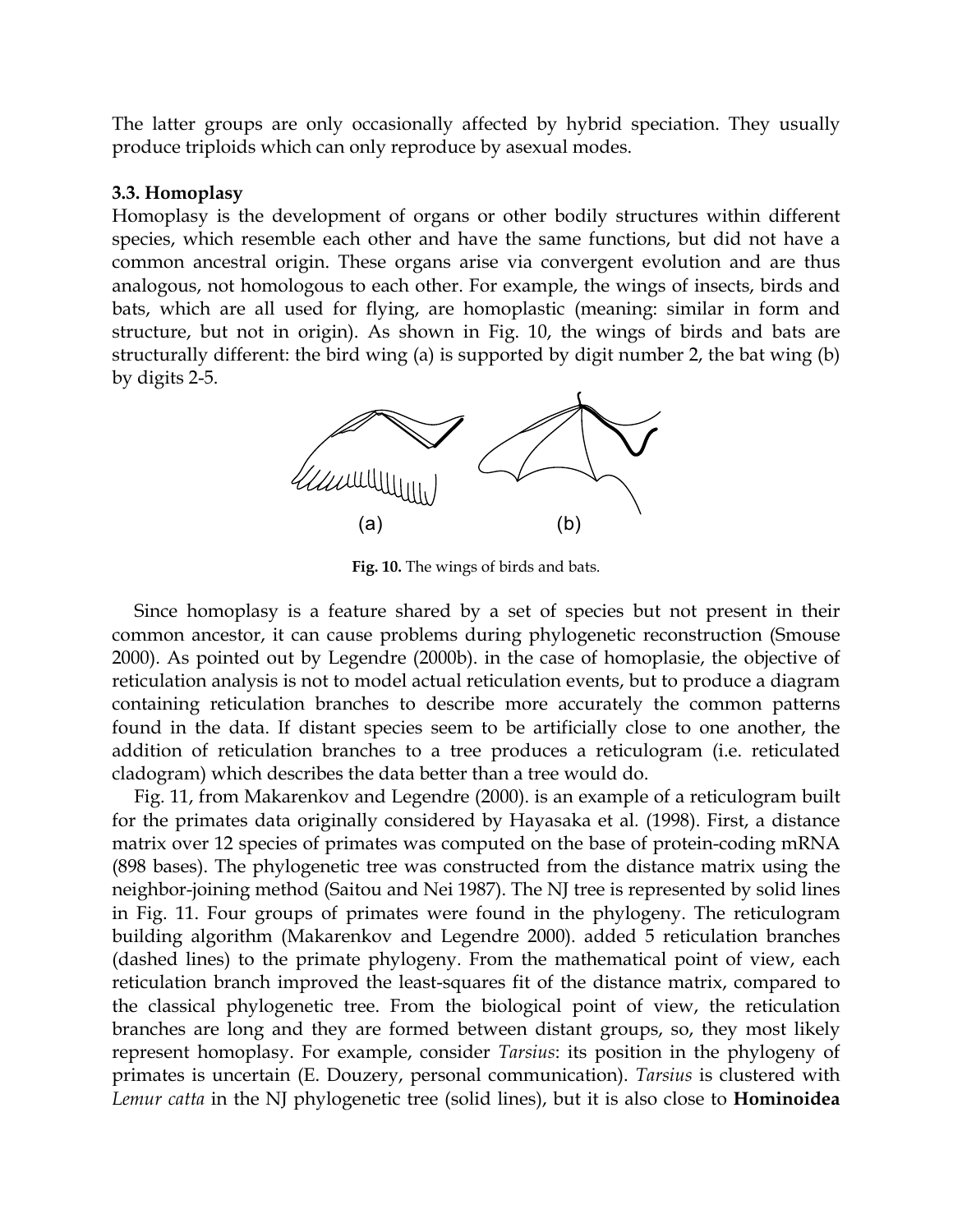(reticulation branch between *Tarsius* and *Pongo*) and **Cercopithecoidea** (reticulation branch between *Tarsius* and *Macaca fascicularis*). Thus, modeling phylogenetic relationships among primates with reticulograms allowed the authors to depict alternative evolutionary features, homoplasy in this case, which cannot be represented by means of a classical tree model.



**Fig. 11.** Reticulogram representing homoplasy among primates (Makarenkov and Legendr[e2](#page-14-0) 2000, Fig. 2).

## **3.4. Genetic Recombination**

Recombination refers to any process that gives rise to new combinations of genetic material, such as the reassortment of parental genes through crossing over during meiosis, which leads to the formation of gametes. Recombination creates reticulate evolution within lineages. Homologous chromosomes become paired during the prophase of meiosis, as shown diagrammatically in Fig. 12a. In crossing over, two homologous chromosomes swap a portion of their genetic material (Fig. 12b). After separation, each member of a pair of homologues contains parts of its partner's genetic material (Fig. 12c).

<span id="page-14-0"></span><sup>&</sup>lt;sup>2</sup> <sup>2</sup> Reprinted with permission from Makarenkov V and Legendre P. (2000). Improving the additive tree representation of a dissimilarity matrix using reticulations. In: HAL Kiers, J-P Rasson, PJF Groenen and M Schader, eds. Data Analysis Classification and Related Methods. Berlin: Springer, pp 35–40. Copyright 2000 Springer Verlag.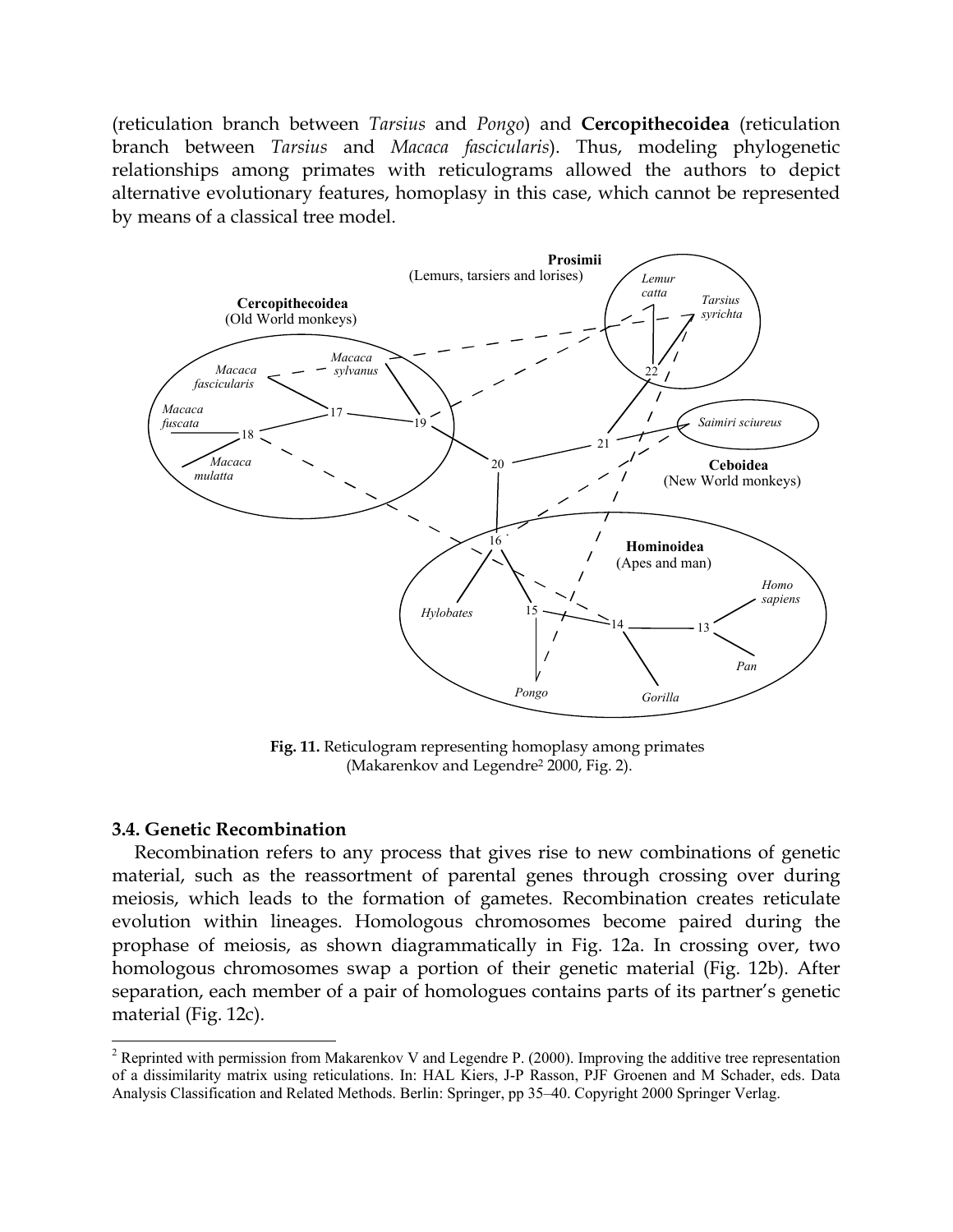

**Fig. 12.** Homologous chromosomes exchanging genetic material (their central portions) by crossing over.

The exchange of genetic material between homologous chromosomes, called *homologous genetic recombination* (also known as *general recombination* or *general homologous recombination*), may occur at any part of a chromosome. This event can take place in bacteriophage recombination, in recombination following bacterial conjugation, and during the formation of plasmid multimers. Site-specific recombination involves the exchange of genetic material at very specific sites only. Examples include the integration of a bacteriophage lambda into a host chromosome to form a prophage and the rearrangement of chromosomal DNA prior to expressing antibody genes.

Recombination has an important influence on genomes and on the genetic structure of populations. It affects biological evolution at many different levels and explains a considerable amount of genetic diversity in natural populations of sexuallyreproducing species. In general, genes located in regions of the genome with low levels of recombination have low levels of polymorphism. Recombination reshuffles the existing variation and even creates new gene variants at the amino acid level. It shapes the genetic structure of natural populations (Anderson and Kohn 1998; Feil et al*.* 2001). and the action of natural selection (Marais et al*.* 2001).

Many applications in biology today are based on the estimation of phylogenetic trees. Since recombination leads to mosaic genes, where different regions may have different phylogenetic histories, it is important to take this process into account during the tree reconstruction. A number of statistical methods for the detection of recombination in DNA sequences are available. Their detailed description can be found in Posada and Crandall (2001a). who estimated the performance of 14 different algorithms dealing with recombination.

#### **4. ALGORITHMS AND SOFTWARE FOR DETECTING RETICULATE EVOLUTION**

In this section we discuss the algorithms and related software that have been created for the detection and visualization of patterns of reticulate evolution. The web page (http://evolution.genetics.washington.edu/phylip/software.html) supported by J. Felsenstein contains a comprehensive list of phylogeny reconstruction tools, which includes 251 software packages and 29 servers (available on January 12, 2006). In this paper we focus on the software that include algorithms for building and visualizing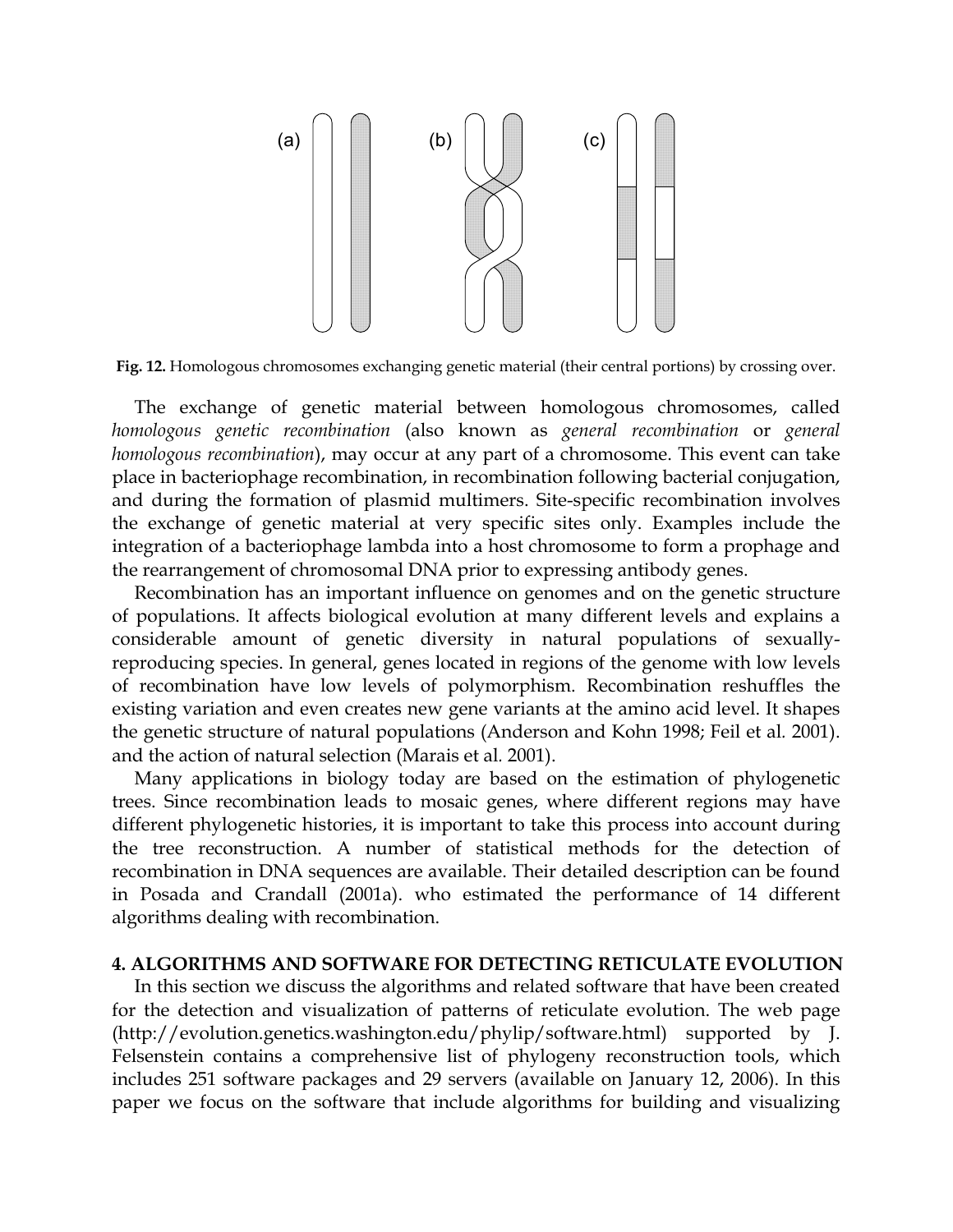reticulate phylogenies. For a review of network-like structures used to detect reticulate evolution, readers can also consult the papers by Posada and Crandall (2001b). and Linder et al. (2003 and 2004). A special section dedicated to reticulate evolution and related problems has been published by the Journal of Classification (Legendre 2000a). with contributions from Sneath, Smouse, Lapointe, Rohlf, and Legendre.

Reticulate evolution has long been neglected in phylogenetic analyses. The first methods for studying the mechanisms of reticulate evolution started to appear in the mid-1970s (Sneath et al*.* 1975; Sonea and Panisset 1976). Several tentative methods have been proposed for the identification of reticulate evolution in nucleotide sequences. They include displays of compatibility (Sneath et al*.* 1975). tests for clustering (Stephens 1985). a randomization approach (Sawyer 1989). and an extension of the parsimony method of phylogenetic reconstruction that allows recombination (Hein 1993). Rieseberg and Morefield (1995). developed a computer program, RETICLAD, allowing one to identify hybrids based on the expectation that they would combine the characters of their parents. However, this program can only find reticulation events between terminal branches of a tree. Rieseberg and Ellstrand (1993). showed examples where the program appears to work well. The popular method of split decomposition enables the representation of data in the form of a splitsgraph revealing the conflicting signals contained in the data (Bandelt and Dress 1992a, 1992b). In a splitsgraph, a pair of nodes may be linked by a set of parallel edges depicting alternative evolutionary hypotheses. Hallet and Lagergren (2001). showed how lateral gene transfer events can be detected by evaluating topological differences between species and gene trees. Bryant and Moulton (2002, 2004). introduced a network-inferring method, NeighborNet, allowing the reconstruction of planar phylogenetic networks. Each of these methods has features that make them useful for the analysis of particular types of data, and they all have a role to play in detecting and describing reticulate evolution. Legendre and Makarenkov (2002). and Makarenkov and Legendre (2004). proposed to use reticulograms for detecting reticulation events in evolutionary data. They developed a distance-based method to infer reticulate phylogenies. That method uses the topology of a phylogenetic tree as a supporting structure for building a reticulogram. The other network-inferring techniques considered in the present paper are the following: HGT detection of Boc and Makarenkov (2003). and Makarenkov et al*.* (2004, 2006). Statistical parsimony (Templeton et al*.* 1992). Netting (Fitch 1997). Median networks (Bandelt et al*.* 1995 and 2000). Median-joining networks (Foulds et al*.* 1979; Bandelt et al*.* 1999). Molecularvariance parsimony (Excoffier and Smouse 1994). Pyramids (Diday and Bertrand 1986). and Weak hierarchies (Bandelt and Dress 1989).

## **4.1. Horizontal Gene Transfer Detection (Hallet and Lagergren)**

Hallet and Lagergren (2001). and Addario-Berry et al*.* (2003). developed a model of horizontal gene transfer which compares the evolution of a set of gene trees to a species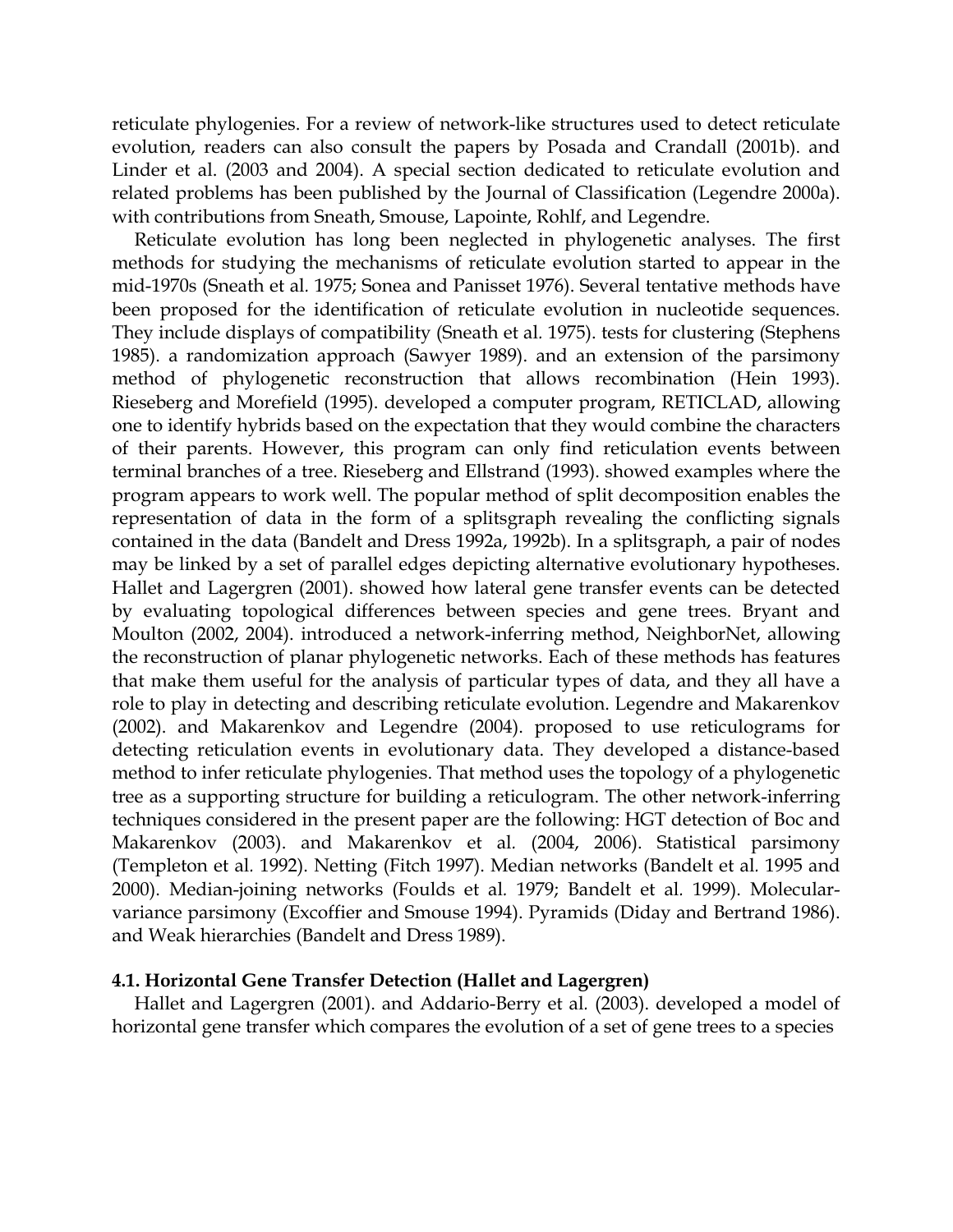

**Fig. 13.** Horizontal gene transfer scenario of the *rbcL* gene identified by Hallet and Lagergren (2001).

tree. The algorithm proceeds by mapping given gene trees into the species tree. A number of constraints are introduced in the model to make this mapping biologically meaningful. If a multiple copy of a gene appears in the species tree, the algorithm recognizes it as a possible lateral gene transfer. A scenario of lateral transfer of the *rbcL* gene is presented in Fig. 13 (example taken from Hallet and Lagergren 2001). This model also includes an activity parameter α that defines the number of genes allowed to be simultaneously active.

The algorithm is implemented in the Lateral Transfer software available at: http://cgm.cs.mcgill.ca/~laddar/lattrans/. This program also includes an option allowing one to seek scenarios under a combined lateral transfer/gene duplication model.

#### **4.2. Horizontal Gene Transfer Detection (Boc and Makarenkov)**

Two models for detection of horizontal gene transfer have been considered by Boc and Makarenkov (2003). Makarenkov et al*.* (2004, 2006). Both models use a distance approach and are based on the reconciliation of the topologies of the gene and species phylogenetic trees built for the same set of species.

The first model (Boc and Makarenkov 2003; Makarenkov et al*.* 2004). assumes partial gene transfer; it is based on the computation and optimization of the minimum pathlength distances in a directed network (Fig. 14a). In this model, the phylogenetic tree is transformed into a connected and directed graph in which a pair of species can be linked by several paths. The second model (Makarenkov et al*.* 2006). assumes complete transfer: the species phylogenetic tree is gradually transformed into the gene phylogenetic tree by adding to it a horizontal gene transfer in each step. During this transformation, only a tree topology is taken into account and modified (Fig. 14b). Though the second model is less general, a fast and effective algorithm has been described to solve the problem. Moreover, two criteria, one metric and the other topological, can be combined in the optimization procedure (Makarenkov et al*.* 2006).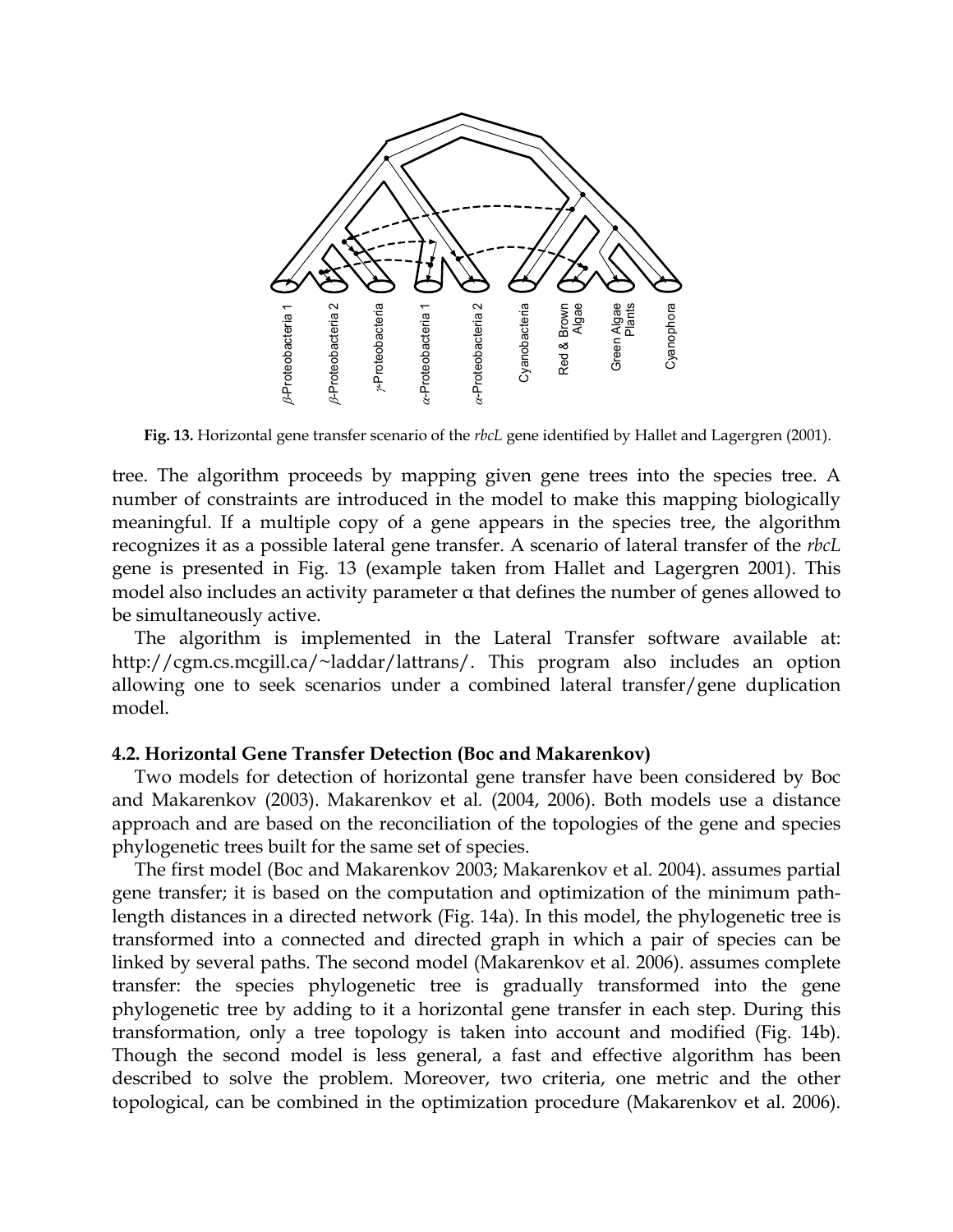Both models produce scenarios of horizontal transfers of the given gene. According to Makarenkov et al*.* (2006). the use of the topological criterion, which is the Robinson and Foulds (1981). topological distance, enables a better detection of gene transfers compared to the metric criterion (least-squares function); one of the considered examples concerned the well-known *rbcL* dataset from Delwiche and Palmer (1996). Among the recent developments in the field of HGT detection techniques, a validation procedure (bootstrapping) for gene transfer have been designed to measure the reliability of an individual transfer as well as that of a whole gene transfer scenario; see Makarenkov et al*.* (2006) for more detail. These methods were included in the T-REX package (Makarenkov 2001). which provides users with a friendly visualization support. T-REX is available at the following URL: http://www.trex.uqam.ca.



**Fig. 14.** Two evolutionary models, assuming that either a partial (a, model 1) or a complete (b, model 2) horizontal gene transfer has taken place. In the first case, only a part of the gene is transferred and the tree is transformed into a directed network, whereas in the second, the donor gene replaces the homologous gene of the host and the initial tree is transformed into a different phylogenetic tree.

The main steps of the HGT detection algorithm (model 1) described in Boc and Makarenkov (2003). and Makarenkov et al*.* (2004). are the following. The algorithm first identifies the topological differences between the species and gene phylogenies. Then, it uses a least-squares optimization procedure to find where horizontal gene transfers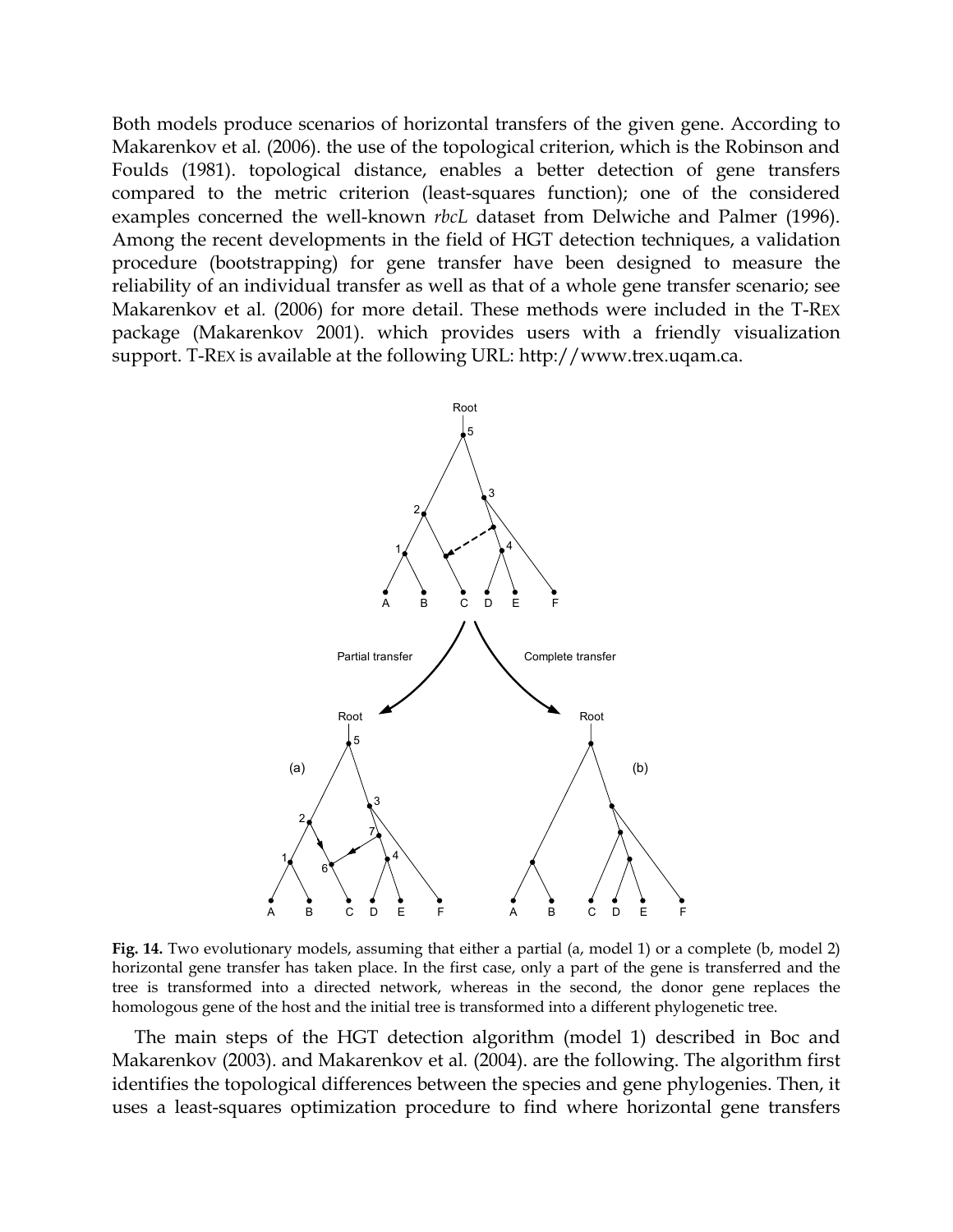between branches of the species tree may have taken place. A species phylogenetic tree *T* whose leaves are labeled according to the set of *n* taxa must have been constructed before starting the HGT detection algorithm. Tree *T* can be inferred from sequence or distance data using an appropriate tree fitting method. The tree should be explicitly rooted; the position of the root is important in this model. Likewise, a gene tree  $T_1$  must have been inferred using a similar procedure; the leaves of *T*1 are labeled according to the same set of *n* taxa labels as in the species tree *T*. Without loss of generality, the method assumes that *T* and *T*<sub>1</sub> are binary trees whose internal nodes are all of degree 3 and whose number of branches is 2*n*–3.

If the topologies of *T* and *T*1 are identical, the algorithm concludes that the evolution of the gene followed that of the species, and no horizontal gene transfers between branches of the species tree have taken place. However, if the two phylogenies are topologically different, it may be due to horizontal gene transfers. In this case, the gene tree  $T_1$  can be mapped into the species tree  $T$  by fitting, by least squares, the branch lengths of *T* to the pairwise distances in *T*1 [details on this least-squares fitting technique are available in Barthélemy and Guénoche (1991). and Makarenkov and Leclerc (1999)].

The goal of the next step is to determine the order of addition of HGT branches to the tree, considering all possible HGT connections between pairs of branches in *T*. There are (2*n*–3)(2*n*–4) possibilities for the addition of the first HGT branch. This is the maximum number of different directed inter-branch connections in a binary phylogenetic tree with *n* leaves. The HGT connection providing the largest contribution to the decrease of the least-squares coefficient *Q* is the most probable case, in the least-squares sense, of horizontal gene transfer. That connection is added to the tree, transforming *T* into a network. After the first HGT branch has been added to *T*, all its branches, including the new HGT branch, are reassessed to fit optimally the inter-leaf distances from the gene tree *T*1. Then, the best second, third, and so forth, HGT branches are added to *T* in the same way. Starting from the second HGT branch, addition of any new HGT connection takes into account all previously added HGTs. The algorithm stops when a predetermined number of HGT branches have been added to *T*. The phylogenetic network obtained in this way represents the best possible scenario, according to least squares, of horizontal transfer of the gene under study.

The following strategy was adopted to estimate the value of the least-squares coefficient *Q* for a given HGT branch (*a,b*). First, the algorithm lists all pairs of taxa such that the path between them can include the new HGT branch  $(a,b)$ ; this is controlled by a number of biological rules incorporated into the model. Second, the algorithm lists the pairs of taxa for which the minimum path-length distance may decrease after the addition of the branch (*a,b*). Third, the algorithm looks for the optimal value *l* of the length of branch (*a,b*), keeping fixed the lengths of all the other tree branches; see below. Fourth, all tree branch lengths are reassessed one at a time to improve the fit.

The set *A*(*a,b*) of all pairs of taxa, such that the minimum path-length distances between them may change if the HGT branch (*a,b*) is added to the tree *T* (Fig. 15), is found as follows: *A*(*a,b*) is the set of all pairs of taxa *ij* such that: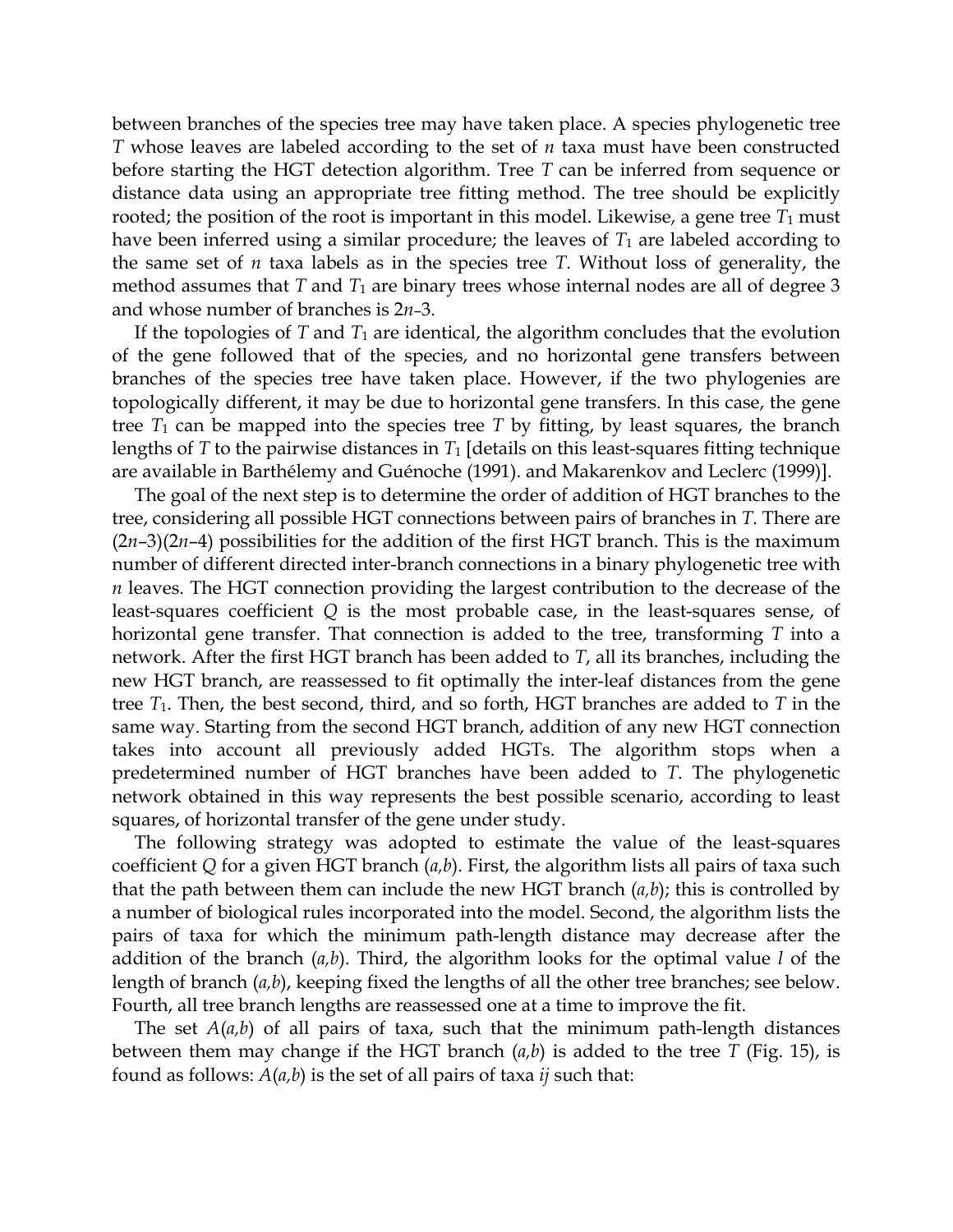$Min\{d(i,a) + d(j,b); d(j,a) + d(i,b)\} \leq d(i,j),$  (1)

where *d*(*i,j*) is the minimum path-length distance between taxa *i* and *j* in *T*; vertices *a* and *b* are located in the center of branches (*x,y*) and (*z,w*), respectively.



**Fig. 15.** The minimum path-length distance between taxa *i* and *j* can be affected by the addition of a new branch  $(a,b)$  representing the horizontal gene transfer between branches  $(z,w)$  and  $(x,y)$  in the species tree.

The following function is used:

$$
dist(i,j) = d(i,j) - Min{d(i,a) + d(j,b); d(j,a) + d(i,b)}.
$$
\n(2)

Thus, *A*(*a,b*) is the set of all leaf pairs *ij* such that *dist*(*i,j*) > 0. The least-squares objective function to be minimized, with *l* used as an unknown variable, is formulated as follows:

$$
Q(ab,l) = \sum_{dist(i,j)>l} (Min \{d(i,a) + d(j,b); d(j,a) + d(i,b)\} + l - \delta(i,j))^2 + \sum_{dist(i,j)\leq l} (d(i,j) - \delta(i,j))^2, \tag{3}
$$

where *δ*(*i,j*) is the minimum path-length distance between taxa *i* and *j* in the gene tree *T*1. The function *Q*(*ab,l*), measures the gain in fit when a new HGT branch (*a,b*) of length *l* is added to the species tree *T*. When the optimal value (i.e. the one that minimizes the function *Q*) of a new branch (*a,b*) is found, this computation is followed by an overall polishing procedure for all branch lengths in *T*. To reassess the length of any branch of *T*, one can use Equations 1, 2, and 3, assuming that the lengths of all the other branches are fixed. These computations are repeated for all pairs of branches in the species tree *T*. After all pairs of branches in *T* have been reassessed, only the HGT corresponding to the smallest value of *Q* is retained for addition to *T*. This algorithm requires *O*(*kn*4) operations to produce a HGT scenario with *k* HGT branches.

#### **4.3. Reticulogram Reconstruction and the T-REX Package**

In this subsection, we discuss the method for inferring connected and undirected reticulated networks (also called *reticulograms* or *reticulated networks*) from matrices of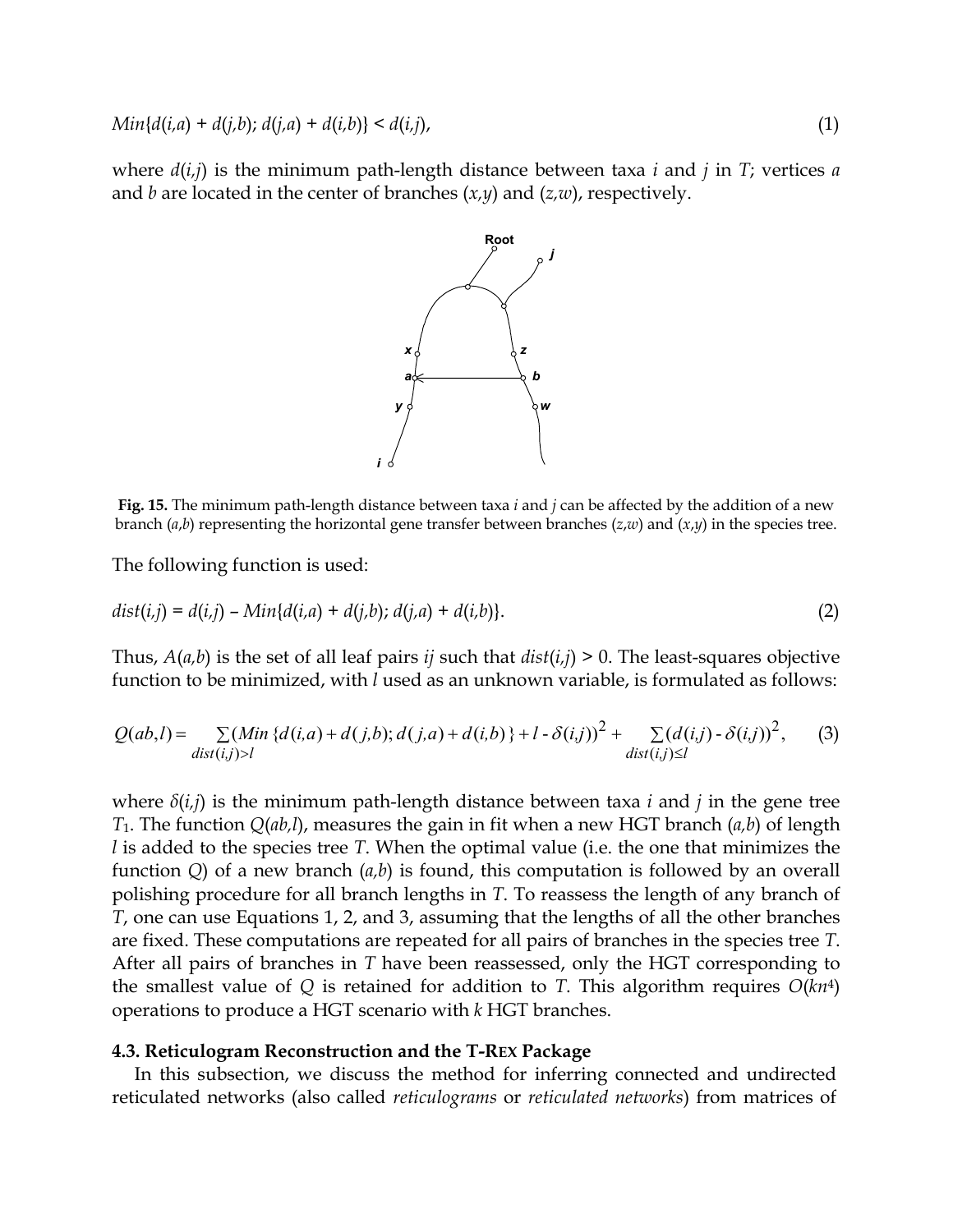evolutionary distances between species. This method was used in several biological problems and turned up to be relevant for detecting hybrids, homoplasy and HGT, as well as biogeographic networks; see the papers by Makarenkov and Legendre (2000 and 2004). Legendre and Makarenkov (2002). and Makarenkov et al*.* (2004). The method is distance-based and works according to the following scheme: first, it infers a phylogenetic tree from a distance matrix using one of the existing tree fitting algorithms. Supplementary branches, called *reticulation branches*, are then added to the tree structure, one at a time, each one minimizing a least-squares or weighted leastsquares loss function. The addition of reticulation branches stops when the minimum of a special goodness-of-fit function is reached. Four such functions have been proposed; each one takes into account the value of the least-squares criterion as well as the total number of branches of the reticulated network under construction. This algorithm requires  $O(kn^4)$  time to add *k* reticulation branches to a phylogenetic tree with *n* leaves.

We will now describe the main features of this technique and show how it can be applied to study the evolution of a group of honeybees of the genus *Apis*. Let *δ* be a distance function used to estimate phylogenetic distances between the elements of the set *X* containing *n* taxa, and *T* a phylogenetic tree inferred from *δ* by means of an appropriate tree reconstruction method. Let *d* be an expression of the distances in *T* between the taxa of *X* (i.e. pairwise distances between the leaves of *T*). A reticulated network comprises more branches and thus uses more parameters than a phylogenetic tree. As in all statistical models, more parameters mean better fit, but fewer degrees of freedom and a loss of simplicity. A special cost criterion should be used to estimate how many reticulation branches have to be added to a network. The authors proposed four goodness-of-fit criteria to determine when to stop adding branches to a reticulogram (Makarenkov and Legendre 2004). When the exact number of reticulation branches is unknown, as it is often the case in evolutionary problems, one can stop the addition of new branches when the minimum of the selected criterion is reached.

The total number of nodes in a binary unrooted phylogenetic tree with *n* leaves is 2*n*–2; this includes *n*–2 intermediate nodes and *n* terminal nodes (leaves, taxa). The maximum number of undirected branches one might place in a reticulated network inferred from a binary phylogenetic tree with *n* leaves is  $(2n-2)(2n-3)/2$ . Here we counted all possible connections between leaves, between nodes, and between leaves and nodes. However, any metric distance can be represented by a complete graph with  $n(n-1)/2$  branches between the leaves. Thus, any of these two limits,  $(2n-2)(2n-3)/2$  or  $n(n-1)/2$ , can be considered as the maximum possible number of branches in a reticulated network. If the latter limit is considered, the number of degrees of freedom of a reticulated network with *N* branches is *n*(*n*–1)/2 – *N*.

It would be reasonable to consider a penalty function opposing the loss in degrees of freedom to the gain in fit. The first proposed goodness-of-fit function is called *Q*1: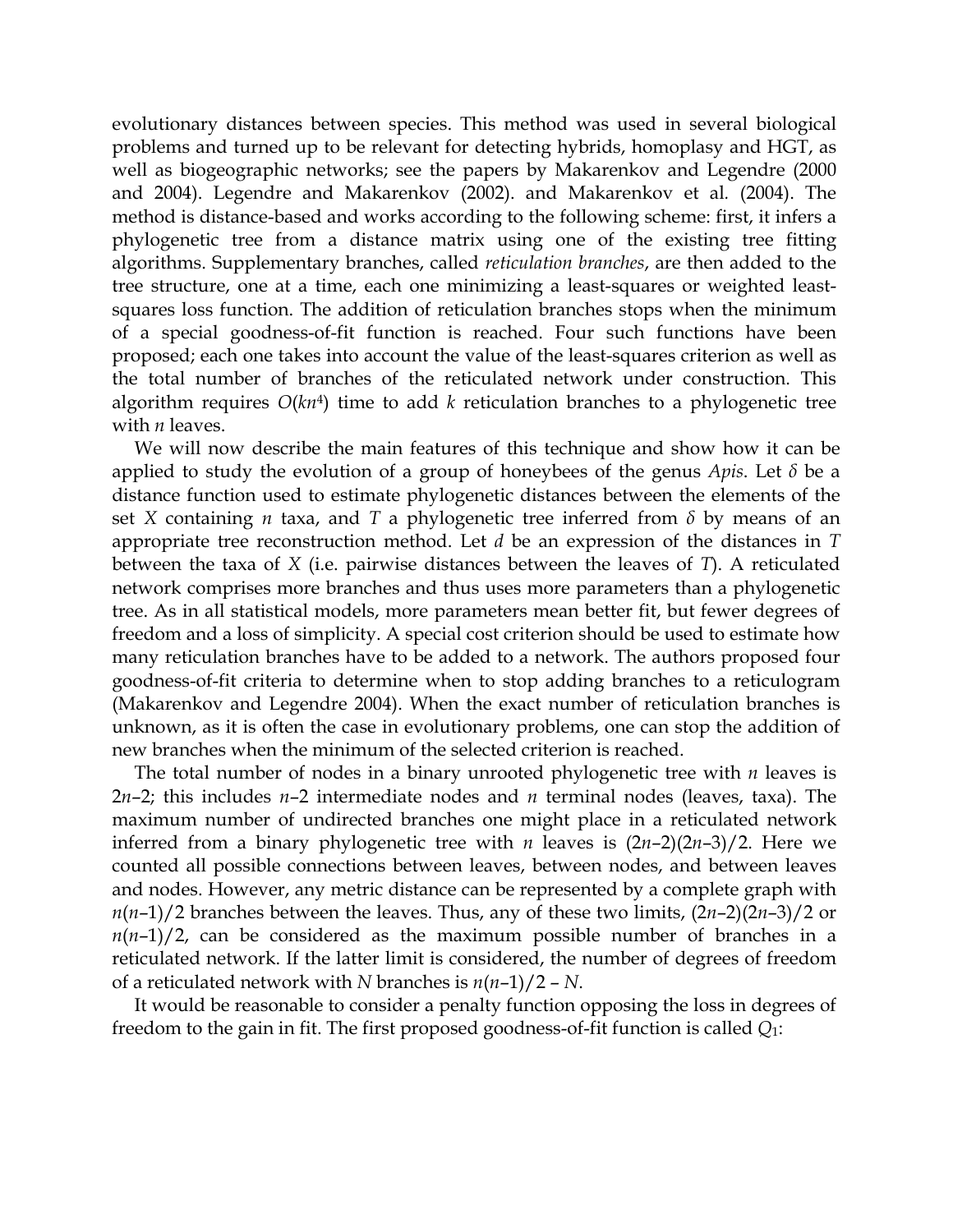$$
Q_1 = \frac{\sqrt{\sum_{i \in X} \sum_{j \in X} (d(i, j) - \delta(i, j))^2}}{n(n-1)/2 - N} = \frac{\sqrt{Q}}{n(n-1)/2 - N}.
$$
\n(4)

The numerator of this function is the square root of *Q*, which is the sum of squared differences between the values of the given distance *δ* and the corresponding reticulation estimates *d*. Interestingly, as was confirmed by a simulation study carried out by Legendre and Makarenkov (2002), function *Q*1 usually has only one minimum over the interval [2*n*–3, *n*(*n*–1)/2] of possible values of *N*. This minimum defines a stopping rule for addition of new branches to the reticulate phylogeny.

The least-squares function itself may be used as the numerator for a goodness-of-fit measure. Thus, one can consider a slightly different criterion, called *Q*2, which usually adds more reticulation branches to the network than *Q*1:

$$
Q_2 = \frac{\sum\limits_{i \in X} \sum\limits_{j \in X} (d(i, j) - \delta(i, j))^2}{n(n-1)/2 - N} = \frac{Q}{n(n-1)/2 - N}.
$$
\n(5)

One can also consider the Akaike Information Criterion (AIC) which is a useful and well-known statistic (Akaike 1987). A model with a minimum value of AIC may be chosen to be the best-fitting solution among several competing models. In our algorithm, the Akaike rule would select the model that minimizes the following quantity:

$$
AIC = \frac{Q}{(2n-2)(2n-3)/2 - 2N}.
$$
\n(6)

Another popular statistical estimator, the Minimum Description Length (MDL) criterion introduced by Rissanen (1978), can be also used as stopping rule for the reticulogram construction algorithm. The MDL criterion, which is closely related to the AIC statistics, is computed as follows:

MDL = 
$$
\frac{Q}{(2n-2)(2n-3)/2 - N \log(N)}
$$
 (7)

The reticulogram in Fig. 16 represents the evolutionary relationships within a group of honeybees. Makarenkov et al*.* (2004). applied the method for detection of reticulate evolution to the DNA sequence data of six species of honeybees (genus *Apis*). The DNA sequences (677 bases) considered in this work were taken from the SPLITSTREE package (Huson 1998). The bee phylogenetic tree was reconstructed by neighbor-joining (NJ; Fig. 16, full lines), and by maximum likelihood (ML which produced the same tree topology as NJ). The tree was validated by bootstrapping (Felsenstein, 1985) using 100 replicates for ML, and 1000 replicates for NJ. The phylogeny clearly separated two groups of bees,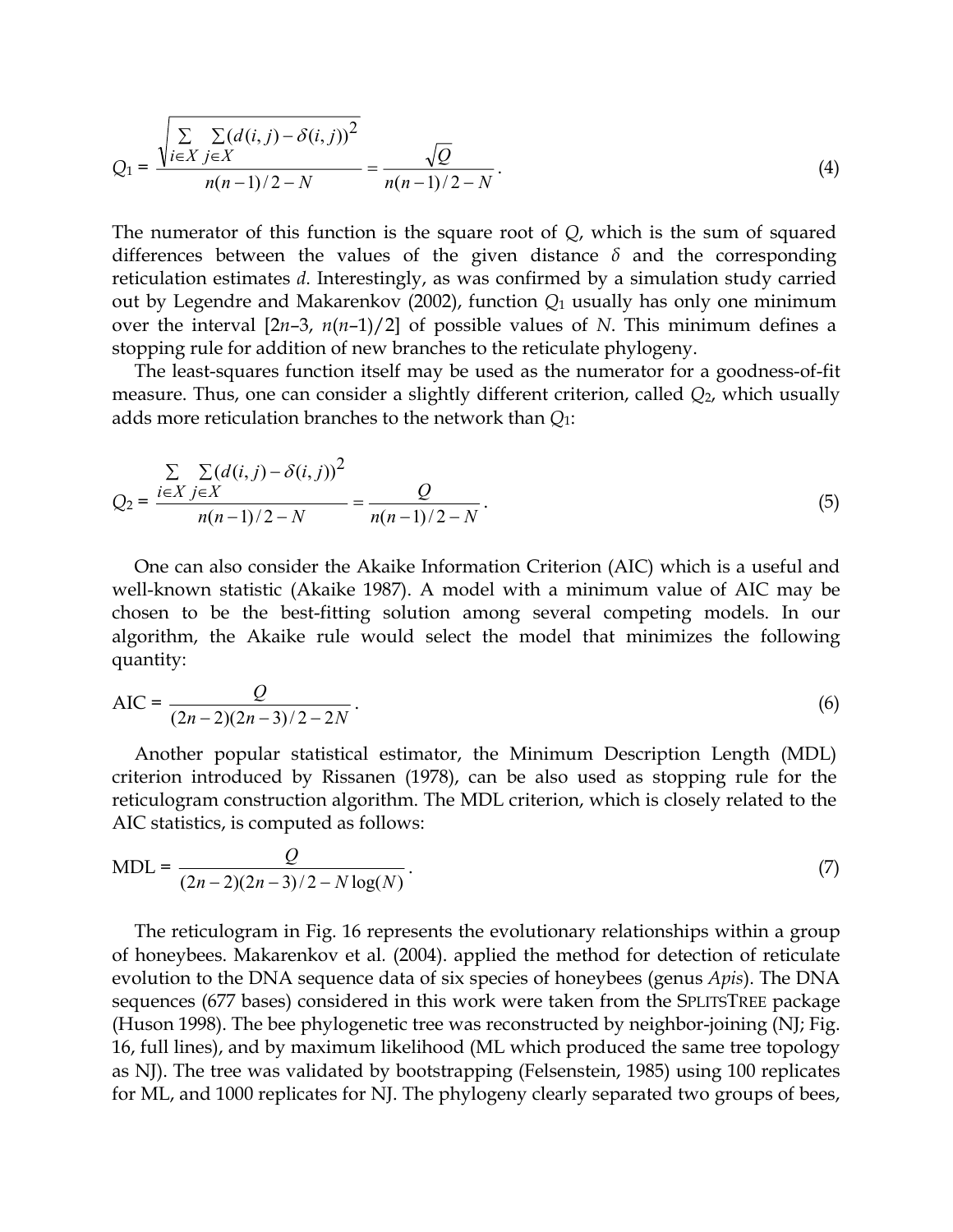with the species *A. mellifera*, *A. dorsata*, and *A. cerana* forming the first group and species *A. andreniformis*, *A. florae,* and *A. koschevnikovi* the second group. The bootstrap support for the group separation branch was 88% for NJ and 89% for ML.



**Fig. 16.** Reticulogram representing the possible evolution of *Apis* honeybees.

The reticulogram construction algorithm was then applied to the phylogenetic tree provided by NJ. The goodness-of-fit function *Q*2 was chosen as the stopping rule for addition of new branches. Two reticulation branches (dashed lines in Fig. 16) were added to the phylogenetic tree by the algorithm. The minimum of the goodness-of-fit function *Q*2 was reached at the second step of the algorithm, decreasing the value of *Q*<sup>2</sup> from 0.000024 to 0.000020, whereas the value of the least-squares loss function *Q* dropped from 0.000143 to 0.000078. The decrease of *Q* after addition of only two reticulation branches was dramatic for these data. The gain in fit was 27.3% (*Q* = 0.000104) after the addition of the first branch, linking bees *A. mellifera* and *A. cerana*, and the total gain was  $45.5\%$  ( $Q = 0.000078$ ) after the addition of the second branch, linking species *A. dorsata* and A. *koschevnikovi*. These results indicate the relevance of the reticulogram model for the honeybee data, where reticulation branches bring to light conflicting features that are embedded in the phylogenetic tree. The poor bootstrap support (57% and 54% for NJ and ML, respectively) obtained for the branch linking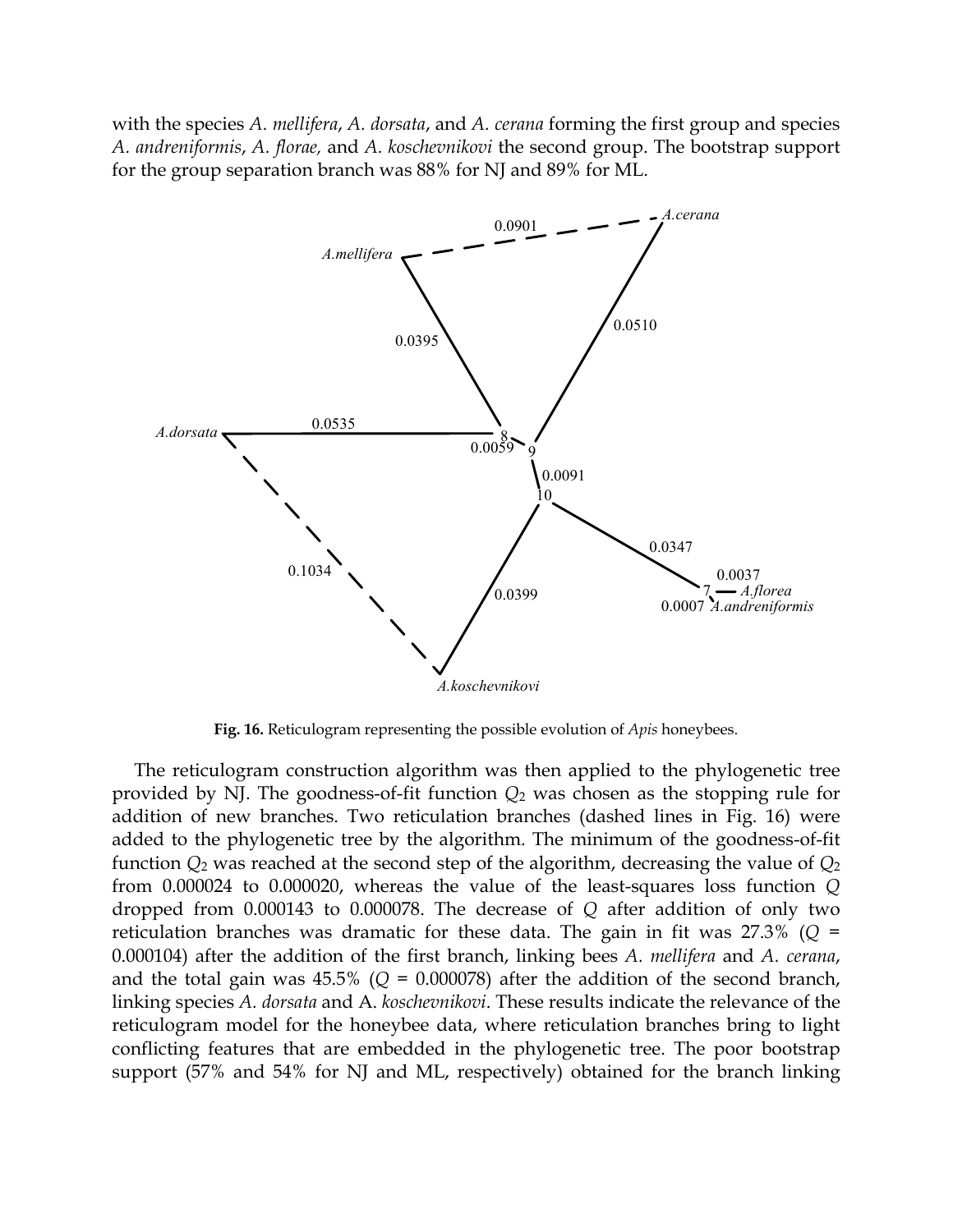nodes 8 and 9 of the tree is an indication of a close relationship between *A. mellifera* and *A. cerana*.

How should the reticulation branches be interpreted? The first reticulation branch linking *A. mellifera* and *A. cerana* is only about twice the length of the branches of the tree. It may be interpreted as a possible hybridization event involving the ancestors of the two species which occurred during the evolutionary process. This reticulation branch shows that the two species are genetically closer to each other than it is represented by the phylogenetic tree. Fig. 16 depicts what may have happened during evolution: a recent ancestor of *A. cerana* may have hybridized with one of the recent ancestors of *A. mellifera* to produce the modern *A. mellifera* bee. Or, conversely, a recent ancestor of *A. mellifera* may have hybridized with one of the recent ancestors of *A. cerana* to produce the modern *A. cerana* species. This hypothesis is in agreement with the belief, based on biological and behavioral data, that *A. mellifera* and *A. cerana* have shared a close common ancestor in relatively recent times (Milner 1996). The other reticulation branch, linking the species *A. dorsata* and *A. koschevnikovi*, also reveals that the relationship between these two species is closer than depicted by the phylogenetic tree.

The reticulogram reconstruction algorithm has been implemented in the T-REX (*tree and reticulogram reconstruction*) package (Makarenkov 2001) available for the Windows and Macintosh platforms and as a free web server. The program includes a number of popular algorithms for the reconstruction of phylogenetic trees and reticulograms from a distance matrix. Phylogenetic trees can also be inferred from data matrices containing missing values. T-REX provides a window with the tree or reticulogram fitting statistics and a window with the tree or reticulogram drawing. For tree reconstruction, the program includes six methods for fitting a tree metric (distance representable by a tree with non-negative branch lengths) to a distance matrix: the ADDTREE method of Sattath and Tversky (1977). the Neighbor-Joining (NJ) method of Saitou and Nei (1987). the BioNeighbor-Joining (BioNJ). method of Gascuel (1997a). the Unweighted Neighbor-Joining (UNJ) method of Gascuel (1997b). the Circular order reconstruction method of Makarenkov and Leclerc (1997). and Yushmanov (1984). and the Weighted least-squares method (MW) of Makarenkov and Leclerc (1999). Four fitting methods are offered for reconstruction of phylogenies from partial distance matrices (i.e. matrices containing missing values): the Triangle method of Guénoche and Leclerc (2001). the Ultrametric procedure for missing values estimation of De Soete (1984). and Landry and Lapointe (1997). the Additive procedure for missing values estimation of Landry and Lapointe (1997). and the Modified weighted least-squares method MW\* of Makarenkov and Lapointe (2004). With the reticulogram inferring option, the program first computes a phylogenetic tree using one of the six available tree-fitting algorithms. Then, at each step of the reticulogram building procedure, a reticulation branch minimizing the leastsquares or weighted least-squares loss function is added to the network. When the horizontal gene transfer option is selected, the program maps the gene tree into the species tree following the procedures by Boc and Makarenkov (2003). and Makarenkov et al. (2006).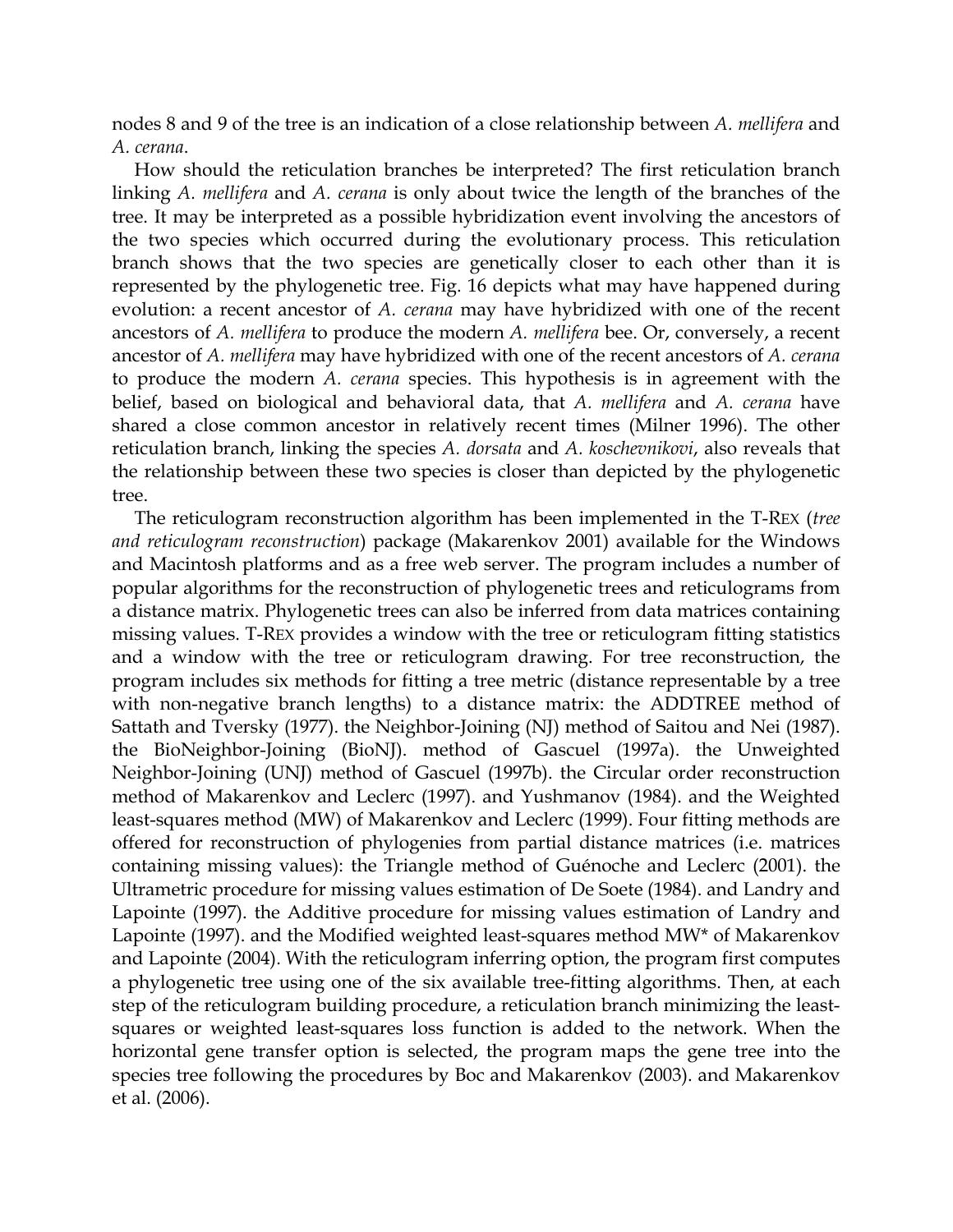#### **4.4. Statistical Parsimony**

The statistical parsimony method was developed by Templeton et al*.* (1992). It estimates the maximum number of differences among haplotypes which are caused by single substitution events. This estimation is complemented with a 95% statistical confidence. Multiple substitutions at a single site are neglected. The maximum number of differences is called the parsimony limit. The algorithm initially connects haplotypes differing by one change, then those differing by two, by three, and so on. The algorithm stops when either all the haplotypes are connected in a network or the parsimony connection limit is reached. Since the statistical parsimony method connects haplotypes with small differences, it shows the similarities rather than the dissimilarities between the haplotypes and provides an empirical assessment of deviations from parsimony. This method enables the identification of putative recombinants by looking at the spatial distribution, in the sequence, of the homoplasies defined by the network.

This method is implemented in the TCS Java computer program which estimates gene genealogies including multifurcations and/or reticulations. The corresponding software is described in the paper by Clement et al*.* (2000). It is available at the following web site: http://inbio.byu.edu/Faculty/kac/crandall\_lab/tcs.htm. An example of the network generated by statistical parsimony for the *Apis* honeybees of Fig. 16 is shown in Fig. 17.



**Fig. 17.** Phylogenetic network for the *Apis* honeybees, generated by the TCS program.

#### **4.5. Netting**

This distance-based method (Fitch 1997). generates all the equally most parsimonious trees for a given data set and connects the leaves (sequences) into a single network. First, the algorithm connects the pair of sequences having the largest similarity. Then, it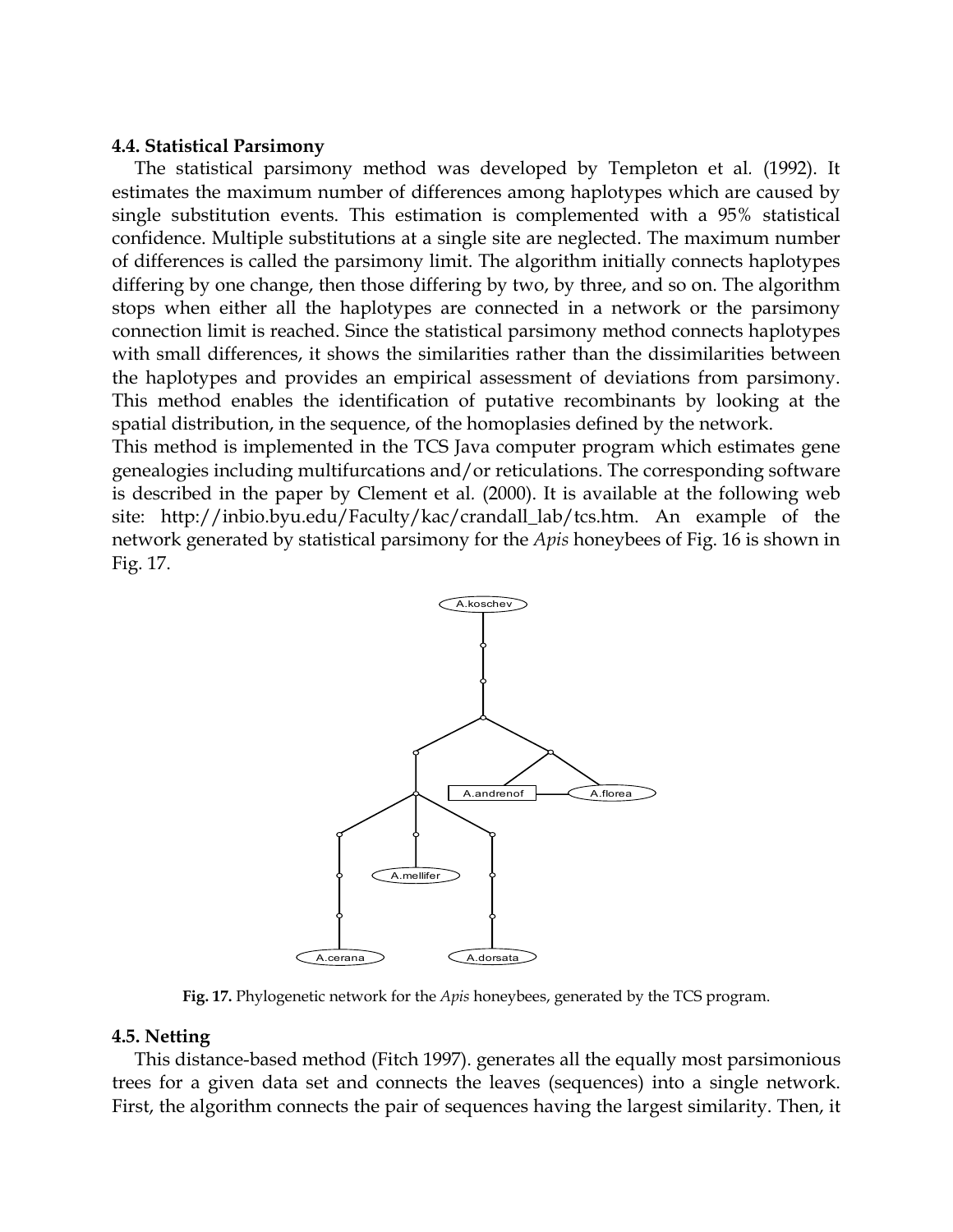connects the joined sequences with the sequence having the largest similarity to them. This connection is made in such a way that the three pairwise differences are satisfied. Thus, the patristic distance between two sequences is necessarily equal to the number of differences. A new connection is added to the network if homoplasy is encountered. Gaps and invariant positions are not considered in the analysis. Since the method tends to satisfy all distances among haplotypes, the number of dimensions may be high and the representation of the network may become difficult.

#### **4.6. Median Network**

In the median-network method (Bandelt et al*.* 1995; Bandelt et al*.* 2000). sequences are first transformed into binary data, whereas constant sites are excluded from the analysis. Each split is encoded as a binary character taking values 0 and 1. Sites supporting the same split are clustered into one site which is then weighted by the number of clustered sites. Thus, this method represents haplotypes as binary vectors. Consensus or median vectors are estimated for each triplet of vectors until the median network is derived. With more than 30 haplotypes, the resulting median networks are very difficult to display due to the presence of high-dimensional hypercubes. Luckily, the size of a median network can be reduced using predictions from coalescence theory. All the most parsimonious trees are represented in a median network. Initially designed for the analysis of mtDNA data, median networks can be built for other kinds of data, as long as the data are binary or can be reduced to that form.

#### **4.7. Molecular-variance Parsimony**

The molecular-variance parsimony method developed by Excoffier and Smouse (1994). uses population statistics to select an optimal network. The algorithm generates a number of minimum-spanning trees which are translated into matrices of patristic distances among haplotypes. These matrices are used to compute some of relevant population statistics such as: squared patristic distances among haplotypes, geographic partitioning of populations, and functions of haplotype frequencies. The algorithm chooses the optimal trees by minimizing the molecular variance. This method makes explicit use of the sample haplotype frequencies and geographic subdivisions, and presents the solution in the form of a set of optimal networks.

Excoffier, Schneider, and Roessli have released the ARLEQUIN package, the program for carrying out the population genetics analysis. ARLEQUIN contains a number of useful methods including estimation of gene frequencies, testing of linkage disequilibrium, and analysis of diversity between populations. Another relevant feature of this program consists in its ability to compute a variety of evolutionary measures including the Jukes and Cantor (1969). Kimura 2-parameter (1981), and Tamura and Nei (1984). distances with or without correction for gamma-distributed rates of evolution. ARLEQUIN also computes minimum spanning tree networks. The executable for Windows, MacOS and Linux, Java source code, and a comprehensive documentation for this software are available at the following web site: http://acasun1.unige.ch/arlequin.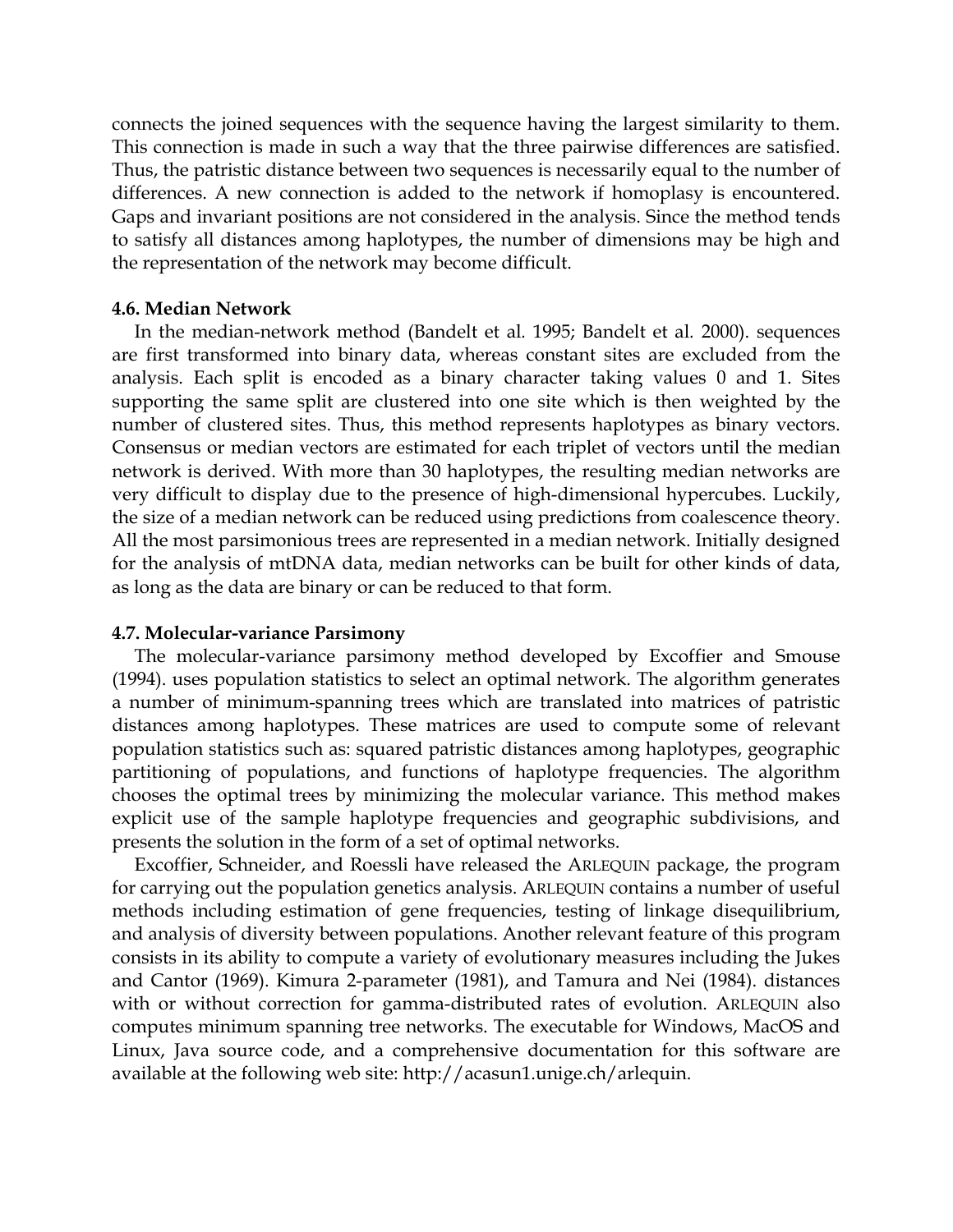#### **4.8. Median-joining Network**

The median-joining network algorithm (Bandelt et al*.* 1999; Foulds et al*.* 1979). starts by combining the minimum-spanning trees within a single network. Using a parsimony criterion, the procedure adds to the network median vectors representing missing intermediates. Median-joining networks can be used to analyze large datasets and multistate characters. This technique is extremely fast and is able to process thousands of haplotypes in reasonable time. It can also be applied to amino acid sequences. However, the method cannot cope with recombinations, which restricts its application to the population level.

Röhl, Forster and Bandelt have written the NETWORK 4.1 program, the software for inferring median-joining networks from non-recombining DNA, STR, amino acid, and RFLP data. The networks can be constructed using either the reduced median network or the median-joining network method. Windows and DOS executables of the program are freely available at: http://www.fluxus-engineering.com/sharenet.htm. An example of the reduced median-joining network presented in Fig. 18 was calculated using NETWORK 4.1. This network was inferred for the dataset of *Apis* honeybees from Fig. 16.



**Fig. 18.** Median-joining network for the *Apis* honeybees, generated by NETWORK 4.1.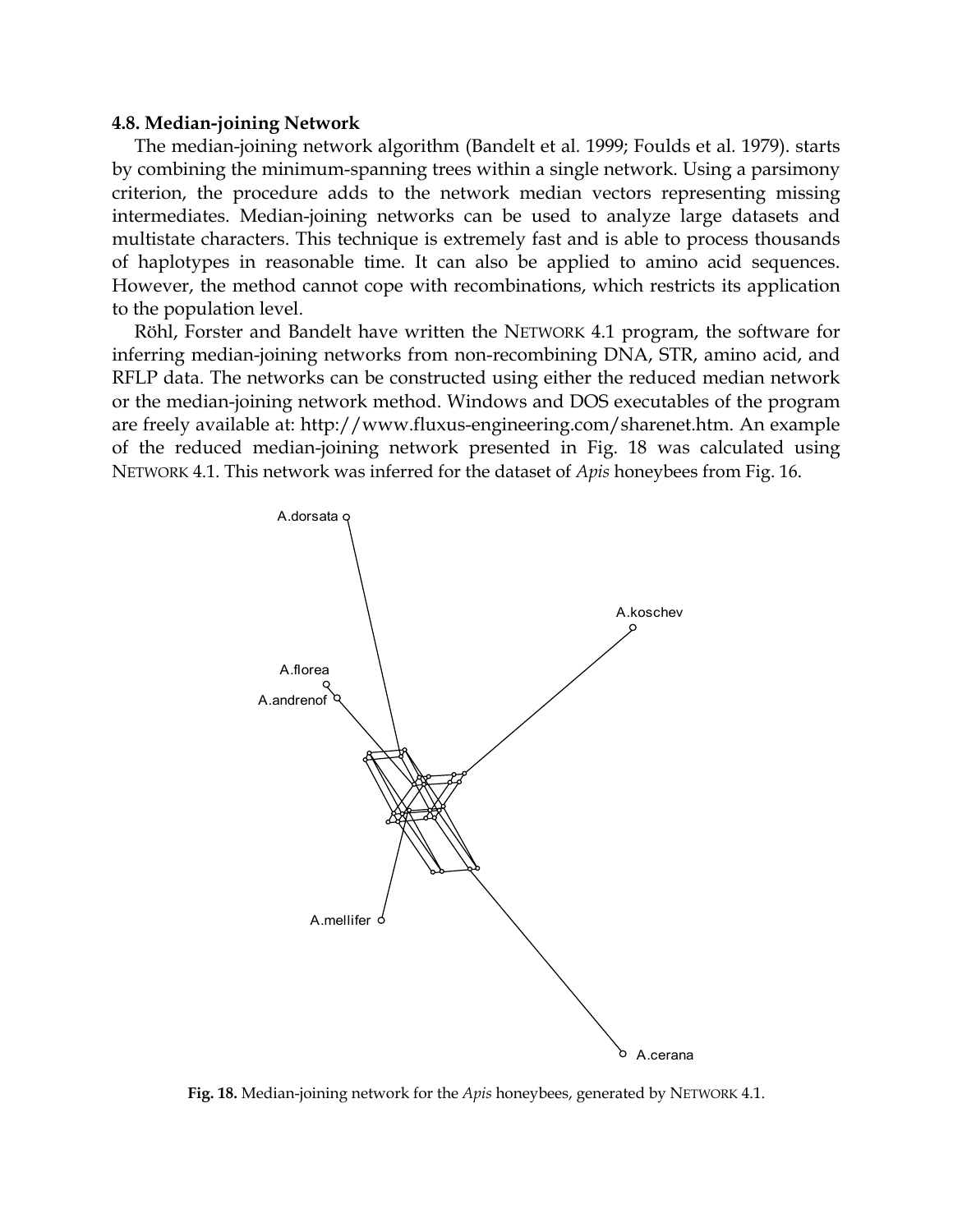#### **4.9. Split Decomposition**

Bandelt and Dress (1992a). designed the technique of split decomposition which transforms evolutionary distances into a sum of weakly compatible splits. There exist a number of algorithms for carrying out the split decomposition. The most popular is implemented in the SPLITSTREE program by Huson (1998).

We recall some basic definitions related to the split decomposition and splitsgraphs. Let *X* be a set of taxa. A split  $S = \{B, B'\}$  is defined as a partition of *X* into two nonempty sets *B* and *B'* such that  $B \cup B' = X$ . For instance, any branch in a phylogenetic tree introduces a split consisting of all the taxa found on one side (set *B*) and on the other (set *B'*) of this branch. A set *S* of splits is called *weakly compatible* if, for any three splits *S*<sub>1</sub>, *S*<sub>2</sub>, and *S*<sub>3</sub> from *S* and all *B*<sub>*i*</sub> ∈ *S*<sub>*i*</sub> ( $i = 1$ , 2 and 3), at least one of the four intersections:

$$
B_1 \cap B_2 \cap B_3
$$
,  $B_1 \cap B'_2 \cap B'_3$ ,  $B'_1 \cap B_2 \cap B'_3$ , or  $B'_1 \cap B'_2 \cap B_3$ 

is empty (see Bandelt and Dress 1992a, b). A *splitsgraph* representing a weakly compatible split system *S* is a graph  $G(S) = (V, E)$  whose vertices  $v \in V$  are labeled by the set of taxa in *X* and whose edges (i.e. branches)  $e \in E$  are straight line segments representing the splits in *S* (Fig. 19). In such a graph, each split {*B, B'*} in *S* is depicted by a group of parallel branches of equal lengths, so that deleting all branches in such a group splits the graph into exactly two parts, one containing all vertices labeled by the taxa in *B* and the other containing all vertices labeled by the taxa in *B'*. This method requires an accurate estimation of pairwise distances. Any deviation from the optimal conditions leads to too many splits returned by the method.



**Fig. 19**. SPLITSTREE network for the *Apis* honeybees.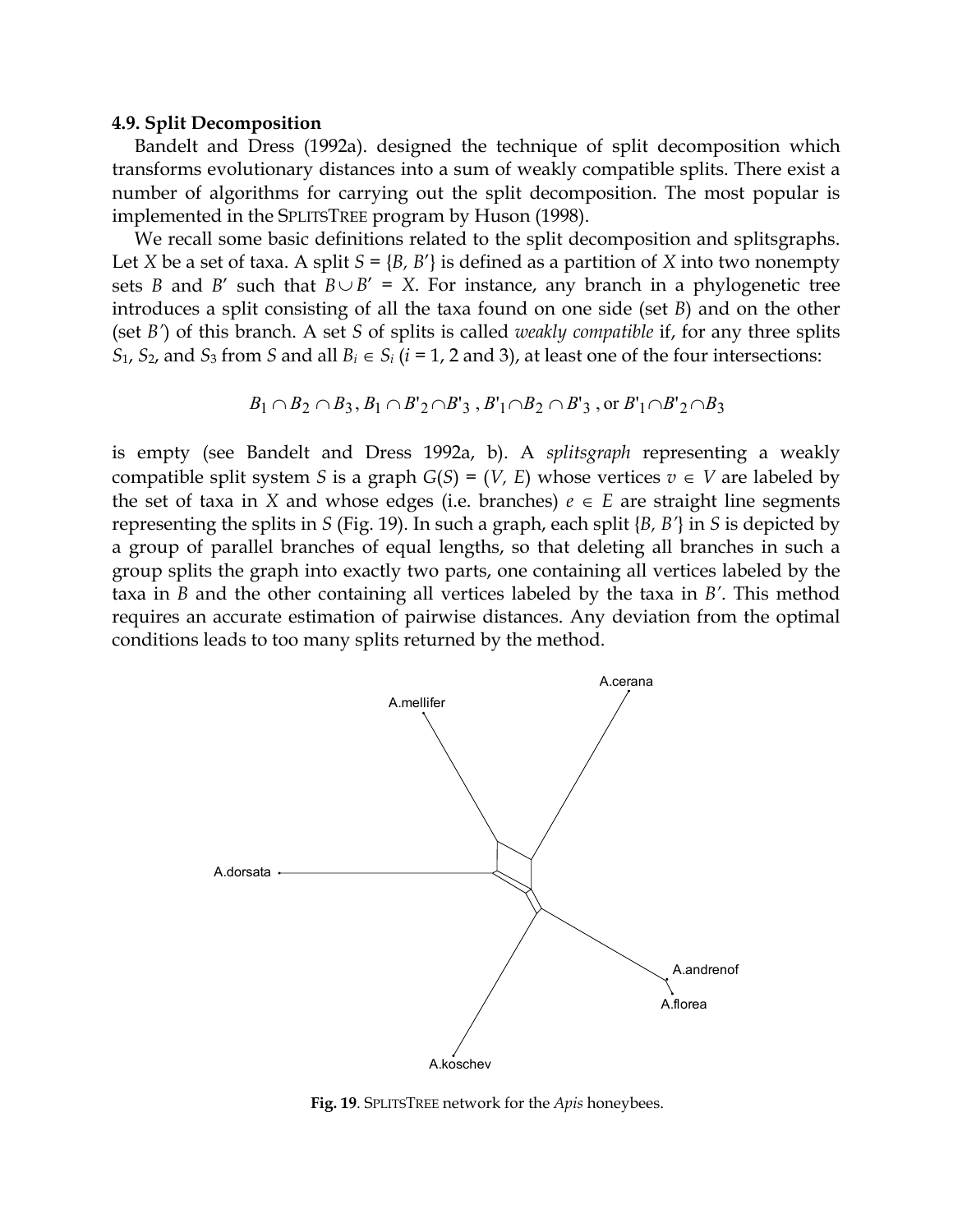The split decomposition method is fast, which means that a reasonable number of haplotypes can be analyzed. It can be applied to nucleotide or protein data. The program suuports the inclusion of models of the nucleotide substitution or amino acid replacement. The method is also suitable for bootstrap evaluation. Fig. 19 represents a splitsgraph built for the dataset of *Apis* honeybees using the LogDet (Steel 1994). evolutionary model selected to compute distances between species.

The SPLITSTREE package, which includes the split decomposition method, is available at: http://www-ab.informatik.uni-tuebingen.de/software/splits/welcome\_en.html. The more recent SPLITSTREE 4.0 version includes also the NeighborNet method (Bryant and Moulton 2002, 2004). discussed in the next paragraph.

### **4.10. NeighborNet**

NeighborNet (Bryant and Moulton 2002 and 2004). is a network construction and data representation method that combines the principles of the neighbor-joining and split decomposition techniques. Similarly to neighbor-joining, NeighborNet uses data agglomeration: taxa are combined into progressively larger and larger overlapping clusters.



**Fig. 20.** NeighborNet network for the *Apis* honeybees, generated by SPLITSTREE 4.0.

This strategy has paid dividends in the tree building business with algorithms such as NJ (Saitou and Nei 1987). and BioNJ (Gascuel 1997a). The NeighborNet method can be used to represent multiple phylogenetic hypotheses simultaneously, or to detect complex evolutionary processes like recombination, lateral gene transfer or hybridization. NeighborNet tends to produce networks that are generally more resolved than those built by split decomposition. More precisely, NeighborNet generates a weighted circular split system rather than a hierarchy or a tree, which can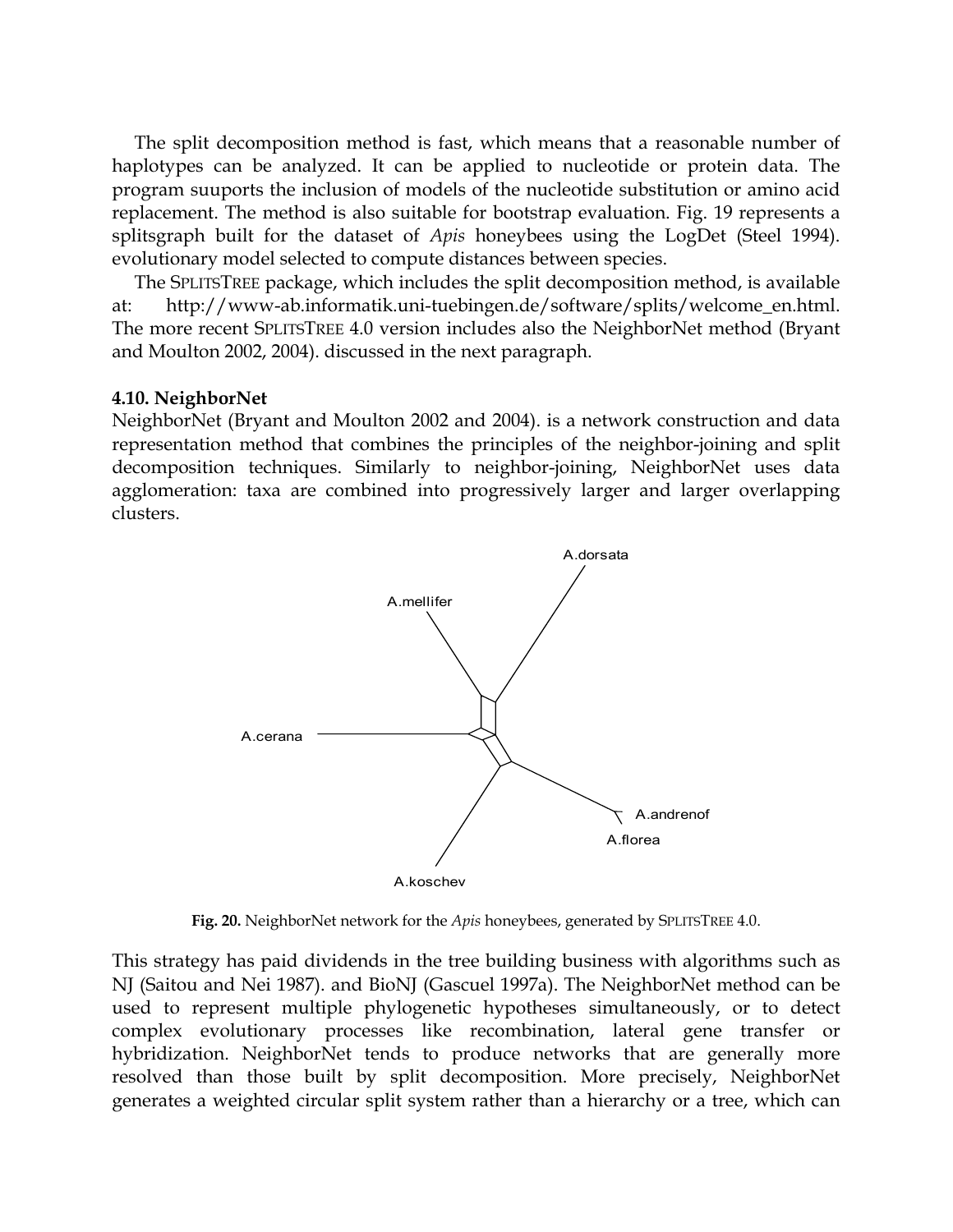subsequently be represented by a planar splitsgraph; for more detail see Bryant and Moulton (2002, 2004). In such graphs, bipartitions or splits of the taxa are represented by classes of parallel lines; conflicting signals or incompatibilities appear as boxes. The method runs in  $O(n^3)$  time, for *n* species, and is well suited for the preliminary analysis of large phylogenetic data sets and for carrying out intensive validation techniques such as bootstrapping. A NeighborNet network for the *Apis* honeybee data is shown in Fig. 20. The LogDet (Steel 1994). evolutionary model was selected to compute distances between species. The NEIGHBORNET package, created by D. Bryant, implementing the method for the Linux and MacOS X platforms is available at the following website: http://www.mcb.mcgill.ca/~bryant/NeighborNet/. As mentioned in the previous paragraph, this method is also available in the SPLITSTREE 4.0 package.

# **4.11. Pyramids**

The Pyramids method was introduced by Diday and Bertrand (1986). Its theoretical description can also be found in Diday (1984 and 1986). The pyramidal clustering model generalizes hierarchies by allowing non-disjoint classes at a given level instead of partitions. The classical hierarchical methods reconstruct a set of the non-overlapping, nested clusters. In contrast to them, pyramids represent a set of clusters that may overlap, with no need for them to be nested. Pyramids can be useful for depicting reticulation events among species. The method infers a pyramid by an agglomerative bottom-up algorithm. It is based on the computation of a Robinsonian dissimilarity matrix between species under study (set *X*). This means that *X* admits an ordering such that for any triplet (*i, j, k*) the dissimilarity value *dik* must be larger than or equal to the maximum of *dij* and *djk*.

The software, running on the Sun, Linux and Unix platforms, carrying out the Pyramids method, is available at the following website: http://195.221.65.10:1234/Pyramids. Fig. 21 shows a pyramid constructed for the *Apis* honeybee data. It was generated using the on-line software available at: http:// bioweb.pasteur.fr/seqanal/interfaces/pyramids.html.



**Fig. 21**. Pyramid topology representing evolution of the *Apis* honeybees.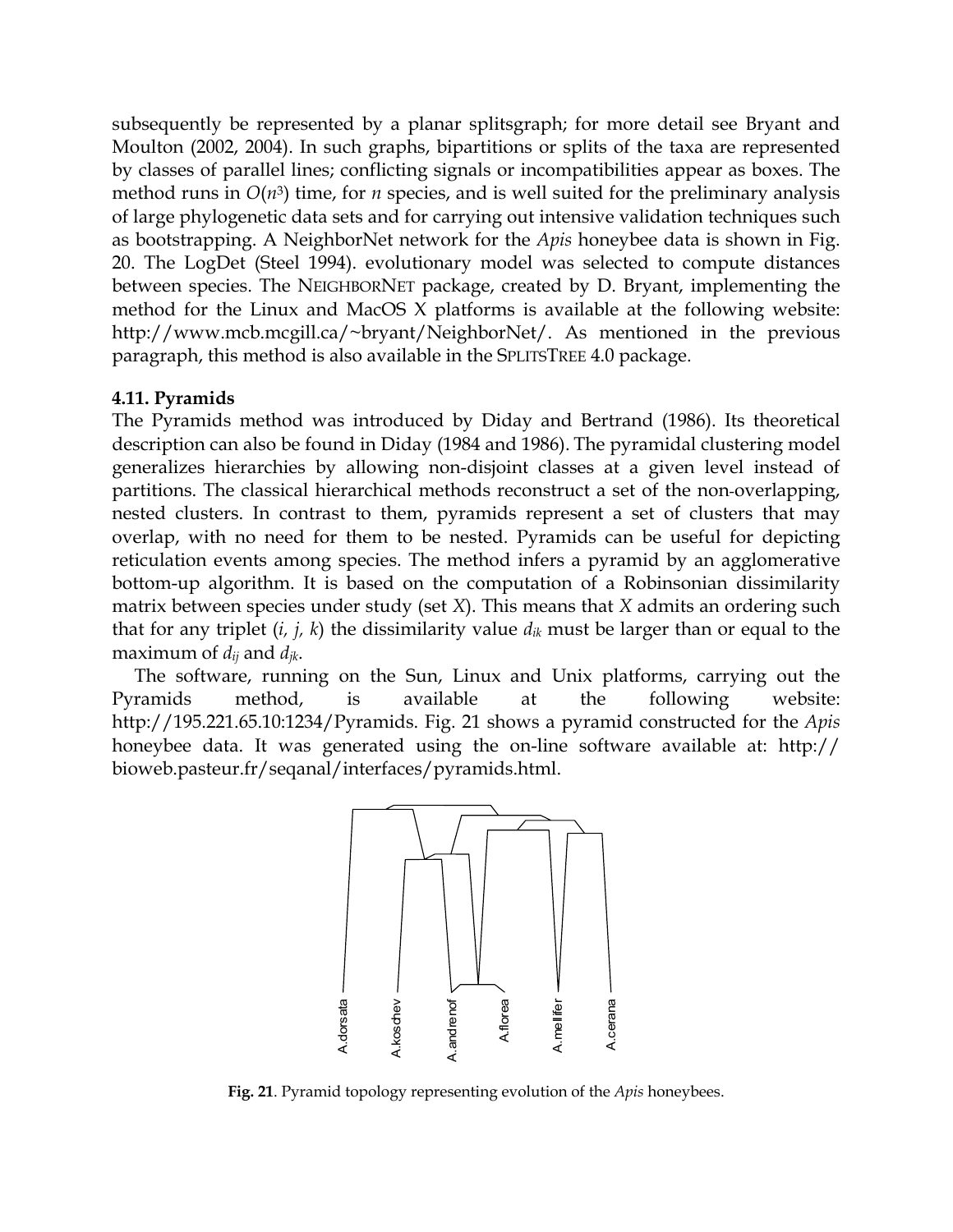#### **4.12. Weak Hierarchies**

The method of Weak Hierarchies was introduced by Bandelt and Dress (1989). The method first uses the similarity matrix to infer a dendrogram (strong clusters), and then adds to it weak clusters representing supplementary inter-species relationships. Consequently, a weak hierarchy is an extension of dendrograms that includes both the weak and strong clusters. A subset *C* of the set *X* is regarded as a weak cluster if any two objects *a, b* in *C* are more similar to each other than any other object *x* from *X-C* is similar to either *a* or *b*.



**Fig. 22**. Weak hierarchy representing the relationships among the *Apis* honeybees.

The mathematical definitions presented by Bandelt and Dress (1989). are as follows. Let *S* be a similarity function on a set *X* of objects. This function perfectly corresponds to a dendrogram if and only if it satisfies the ultrametric inequality (8):

$$
S(a,b) \ge Min\{S(a,x), S(b,x)\}, \text{ for all } a, b, x \in X. \tag{8}
$$

However, the ultrametric inequality is rarely satisfied for similarity measures encountered in reality. For an arbitrary similarity measure *S*, a subset *C* of the set *X* is called a strong cluster if it satisfies the inequality (9):

$$
S(a,b) > Max\{S(a,x), S(b,x)\}, \text{ for all } a, b \in C \text{ and } x \in X-C. \tag{9}
$$

If all objects in a subset *C* satisfy inequality (10), *C* is called a weak cluster:

$$
S(a,b) > Min\{S(a,x), S(b,x)\}, \text{ for all } a, b \in C \text{ and } x \in X-C. \tag{10}
$$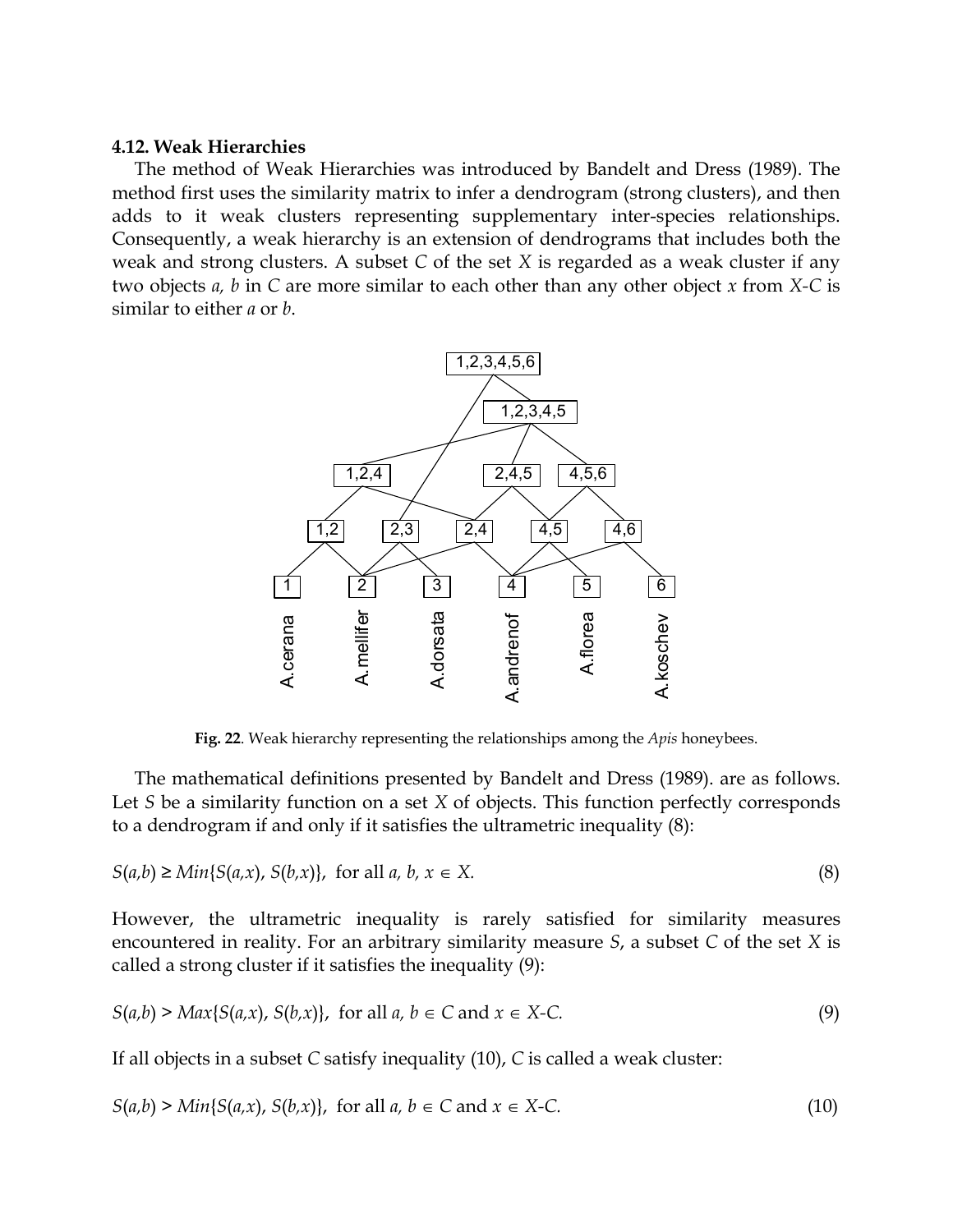As pointed out by Bandelt and Dress (1989). potential applications of this method include fitting of dendrograms with few additional non-nested clusters and simultaneous representation of families of multiple dendrograms. Figure 21 shows a weak hierarchy for the *Apis* honeybee data also considered in the previous sections. Programs for computing weak hierarchies are available from either H-J. Bandelt (upon request) or V. Makarenkov (the C source code of the program is available at: http://www.info2.uqam.ca/~makarenv/software/Weak\_Hierarchies.cpp).

## **5. CONCLUSION**

Phylogenies can be estimated using distance-based, maximum parsimony, maximum likelihood, and Bayesian approaches. Methods and software for phylogenetic tree inferring have been developed since the seminal paper by Cavalli-Sforza and Edwards (1964). who described a tree reconstruction method for continuous characters. A standard format for representing phylogenies in computer-readable form, called the *Newick Standard*, was adopted by an informal committee convened during the Society for the Study of Evolution conference in Durham, New Hampshire, on June 26, 1986; see http://evolution.genetics.washington.edu/phylip/newicktree.html for more details. This format has enhanced the portability of results among computer packages and greatly facilitated the life and work of evolutionary biologists.

Patterns of reticulate evolution have been found in a variety of evolutionary contexts: lateral gene transfer, allopolyploidy, hybridization, as well as mechanisms operating at the micro-evolutionary level. These patterns can be modelled and analysed using methods of reticulate network reconstruction. Homoplasy can also be modelled using reticulate networks. Contrary to the tree inferring, the network building methods are still in their infancy. More refined methods need to be developed to address a variety of situations and research issues. Some of these issues have to be translated into mathematical and statistical form, requiring the help of mathematicians and statisticians. Development of new methods will involve collaboration between evolutionary biologists and computer scientists, as it has been the case for some of the presently available algorithms and models. The new and existing methods will have to be tested against carefully annotated benchmark data, representing different types of reticulate patterns, which should be made available to researchers in a remotely accessible repository. These methods should also be statistically validated and tested against simulated evolutionary data. The development of adequate simulation benchmarks should be discussed at length among evolutionary biologists. Software developers should also get together and develop a common format for the representation of reticulated networks, inspired by the *Newick* format mentioned in the previous paragraph. For the time being, many biologists conducting phylogenetic analysis still interpret their results in a conservative way, while the emerging field of reticulate evolution is trying to gain some level of confidence in the new methods.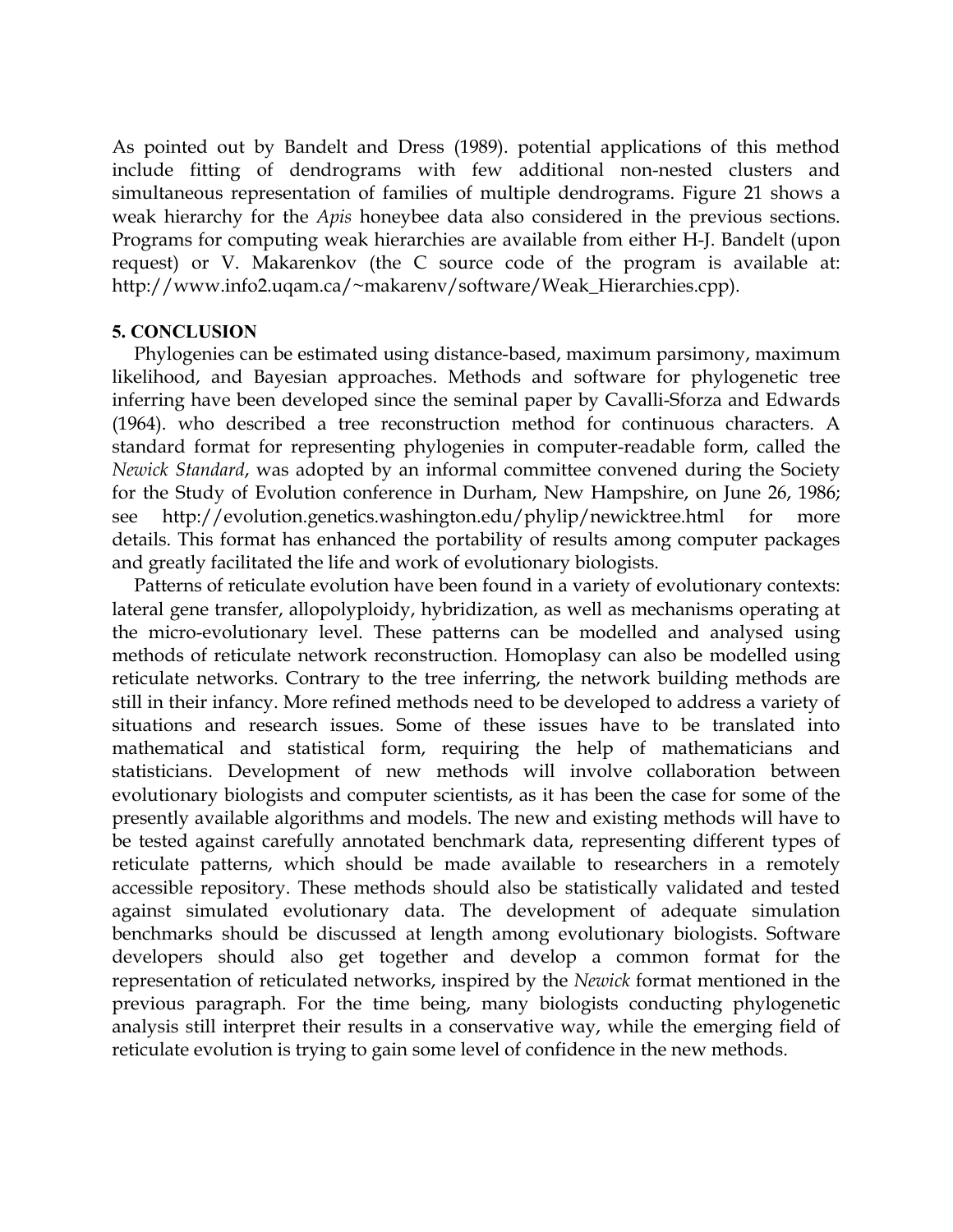#### **REFERENCES**

- Addario-Berry L, Hallett M and Lagergren J (2003). Towards identifying lateral gene transfer events. Pac Symp Biocomput 8:279–290.
- Anderson JB and Kohn LM (1998). Genotyping, gene genealogies and genomics bring fungal population genetics above ground. Trends Ecol Evol 13:444–449.
- Atchley WR and Fitch WM (1991). Gene trees and the origins of inbred strains of mice. Science 254:554– 558.
- Atchley WR and Fitch WM (1993). Genetic affinities of inbred mouse strains of uncertain origin. Mol Biol Evol 10:1150–1169.
- Atesson K (1999). The performance of Neighbor-Joining methods of phylogenetic reconstruction. Algorithmica 25: 251-278.
- Aude JC, Diaz-Lazcoz Y, Codani JJ and Risler JL (1999). Application of the pyramidal clustering method to biological objects. Comput. Chem. 23:303-315.
- Bandelt H-J and Dress AWM (1989). Weak hierarchies associated with similarity measures an additive clustering technique. Bull Math Biol 51(1):133-166.
- Bandelt H-J and Dress AWM (1992a). Split decomposition: a new and useful approach to phylogenetic analysis of distance data. Mol Phylogenet Evol 1:242–252.
- Bandelt H-J and Dress AWM (1992b). A canonical decomposition theory for metrics on a finite set. Adv Math 92:47-65.
- Bandelt H-J, Forster P, Sykes BC and Richards MB (1995). Mitochondrial portraits of human populations using median networks. Genetics 141:743–753.
- Bandelt H-J, Forster P and Rohl A (1999). Median-joining networks for inferring intraspecific phylogenies. Mol Biol Evol 16:37-48.
- Bandelt H-J, Macaulay V and Richards M (2000). Median networks:speedy construction and greedy reduction, one simulation, and two case studies from human mtDNA. Mol Phylogenet Evol 16:8–28.
- Barthélemy J-P and Guénoche A (1991). Trees and Proximity Representations. Wiley, New York.
- Baudry E, Solignac M, Garnery L, Gries M, Cornuet JM and Koeniger N (1998). Relatedness among honeybees *Apis mellifera* of a drone congregation. Proc R Soc Lond B 265:2009-2014.
- Boc A and Makarenkov V (2003). New efficient algorithm for detection of horizontal gene transfer events. In: Algorithms in Bioinformatics, Springer, WABI 2003, pp 190-201.
- Bryant D and Moulton V (2002). NeighborNet: an agglomerative method for the construction of planar phylogenetic networks. Algorithms in Bioinformatics: Second International Workshop, WABI 2002, Rome, Italy, September 17-21, pp 375 – 391.
- Bryant D and Moulton V (2004). Neighbor-Net: an agglomerative method for the construction of phylogenetic networks. Mol Biol Evol 21:255-265.
- Camin JH and Sokal RR (1965). A method for deducing branching sequences in phylogeny. Evolution 19: 311-326.
- Cavalli-Sforza LL and Edwards AWF (1964). Analysis of human evolution. In: Genetics Today: Proc XI Int Congr Genet, pp 923-933.
- Cheung B, Holmes RS, Easteal S and Beacham IR (1999). Evolution of class I alcohol dehydrogenase genes in catarrhine primates: gene conversion, substitution rates, and gene regulation. Mol Biol Evol 16:23- 36.
- Clement M, Posada D and Crandall KA (2000). TCS: a computer program to estimate gene genealogies. Mol Ecol 9:1657-1660.
- Crandall KA (1995). Intraspecific phylogenetics: Support for dental transmission of human immunodeficiency virus. J Virol 69:2351-2356.
- Dawley RM (1989). An introduction to unisexual vertebrates. In: RM Dawley and JP Bogart, eds. Evolution and Ecology of Unisexual Vertebrates. Albany, New York: New York State Museum, Bulletin 466, pp 1-18.
- Delwiche CF and Palmer JD (1996). Rampant horizontal transfer and duplication of rubisco genes in Eubacteria and plastids. Mol Biol Evol 13:873-882.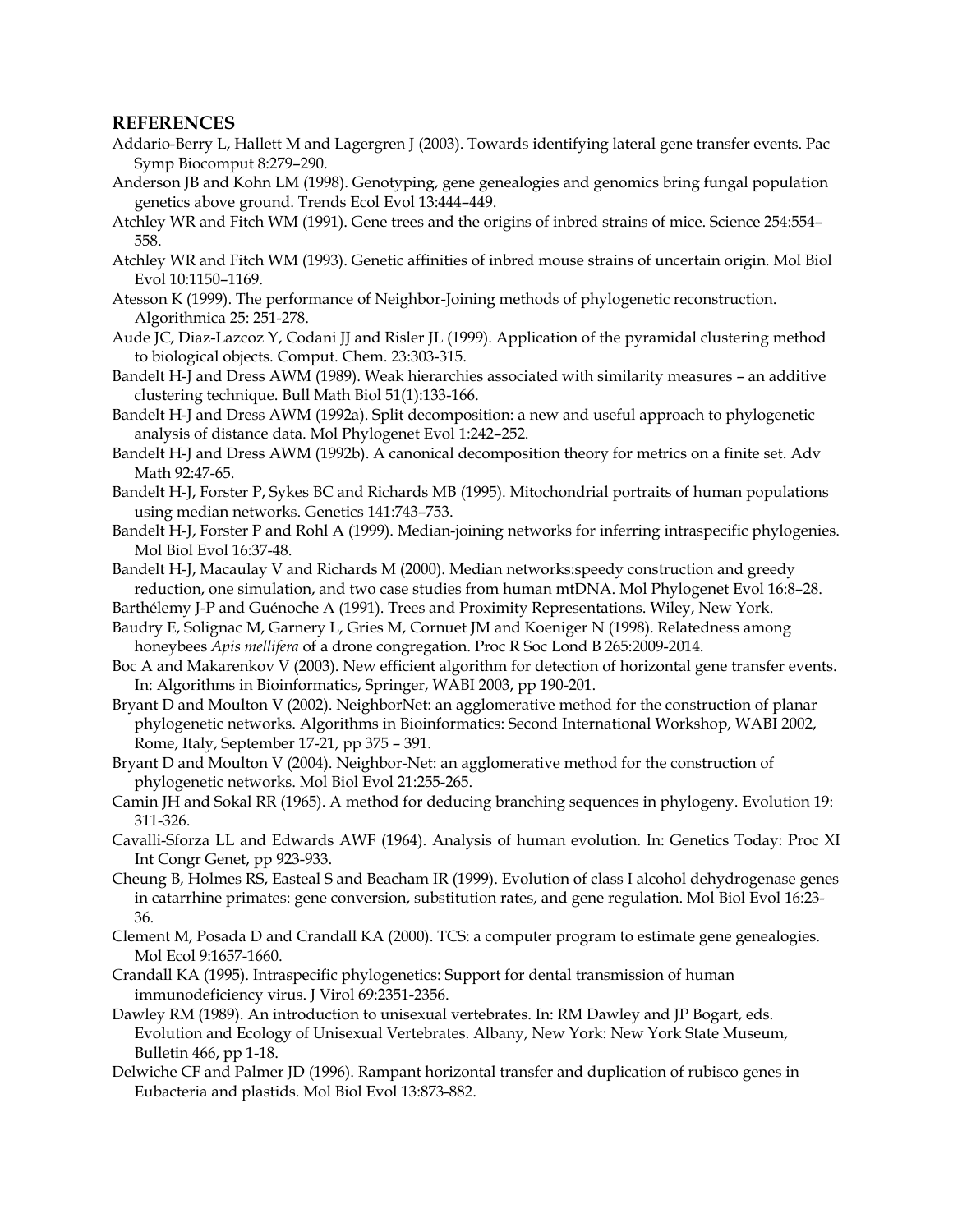De Soete G (1984). Additive-tree representations of incomplete dissimilarity data. Qual Quant 18:387-393.

Diday E (1984). Une representation des classes empiétantes : les pyramides. Research report INRIA 291. Diday E (1986). Orders and overlapping clusters by pyramids. In: J.De Leeuw *et al*., ed. Multidimensional

- Data Analysis Proc., DSWO Press, Leiden.
- Diday E and Bertrand P (1984). An extension of hierarchical clustering: the pyramidal representation. In: ES Gelsema and LN Kanal eds., Pattern Recognition in Practice, Amsterdam, North-Holland, pp 411- 424.
- Doolittle WF (1999). Phylogenetic classification and the universal tree. Science 284:2124-2128.

Edwards AWF (1972). Likelihood. Oxford Univ. Press, Oxford, UK, pp 252.

Excoffier L and Smouse PE (1994). Using allele frequencies and geographic subdivision to reconstruct gene trees within a species:molecular variance parsimony. Genetics 136:343–359.

- Farris JS (1970). Methods for computing Wagner trees. Syst Zool 19:83-92.
- Farris JS (1977) Phylogenetic analysis under Dollo's Law. Syst Zool 26:77-88.
- Feil EJ, Holmes EC, Bessen DE, Chan M-S, Day NPJ, Enright MC, Goldstein R, Hood DW, Kalia A, Moore CE, Zhou J and Spratt BG (2001). Recombination within natural populations of pathogenic bacteria: short-term empirical estimates and long-term phylogenetic consequences. Proc Natl Acad Sci USA 98:182-187.
- Felsenstein J (1981). Evolutionary trees from DNA sequences: a maximum likelihood approach. J Mol Evol 17:368-376
- Felsenstein J (1985). Confidence limits on phylogenies: an approach using the bootstrap. Evolution 39:783- 791.
- Felsenstein J (1997). An alternating least-squares approach to inferring phylogenies from pairwise distances. Syst Zool 46:101-111.
- Felsenstein J (2003). Inferring Phylogenies. Sinauer Assoc pp 664.
- Felsenstein J. (2004). PHYLIP (http://evolution.genetics.washington.edu/phylip.html software download page and software manual) - PHYLogeny Inference Package.

Fitch WM (1971). Toward defining the course of evolution: Minimum change for a specific tree topology. Syst Zool 20:406-416.

- Fitch WM (1997). Networks and viral evolution. J Mol Evol 44:65–75.
- Fitch DHA, Mainone C, Goodman M and Sligh-Tom JL (1990). Molecular history of gene conversions in the primate fetal y-globin genes. J Biol Chem 265:781-793.
- Foulds LR, Hendy MD and Penny D (1979). A graph theoretic approach to the development of minimal phylogenetic trees. J Mol Evol 13:127–149.

Gascuel O (1997a). BIONJ:an improved version of the NJ algorithm based on a simple model of sequence data. Mol Biol Evol 14:685-695.

- Gascuel O (1997b). Concerning the NJ algorithm and its unweighted version, UNJ. In: B Mirkin, F R McMorris, F Roberts and A Rzhetsky, eds. Mathematical hierarchies and Biology. DIMACS Series in Discrete Mathematics and Theoretical Computer Science. Providence, RI: American Mathematical Society, pp 149–170.
- Guénoche A and Leclerc B (2001). The triangles method to build X-trees from incomplete distance matrices. RAIRO Oper Res 35:283--300.
- Guindon S and Gascuel O (2003). A simple, fast and accurate method to estimate large phylogenies by maximum-likelihood. Syst Biol 52:696-704.
- Guttman DS and Dykhuizen DE (1994). Clonal divergence in *Escherichia coli* as a result of recombination, not mutation. Science 266:1380-1383.
- Hallet MT and Lagergren J (2001). Efficient algorithms for lateral gene transfer problems. In: Proceedings of the 5th Ann Int Conf Compt Mol Biol (RECOMB 01), New York, ASM Press. pp 149-156.
- Hatta M, Fukami H, Wang W, Omori M, Shimoike K, Hayashibara T, Ina Y and Sugiyama T (1999). Reproductive and genetic evidence for a reticulate evolutionary history of mass-spawning corals. Mol Biol Evol 16:1607-1613.
- Hayasaka K, Gojobori T and Horai S (1998). Molecular phylogeny and evolution of primate mitochondrial DNA. Mol Biol Evol 5:626-644.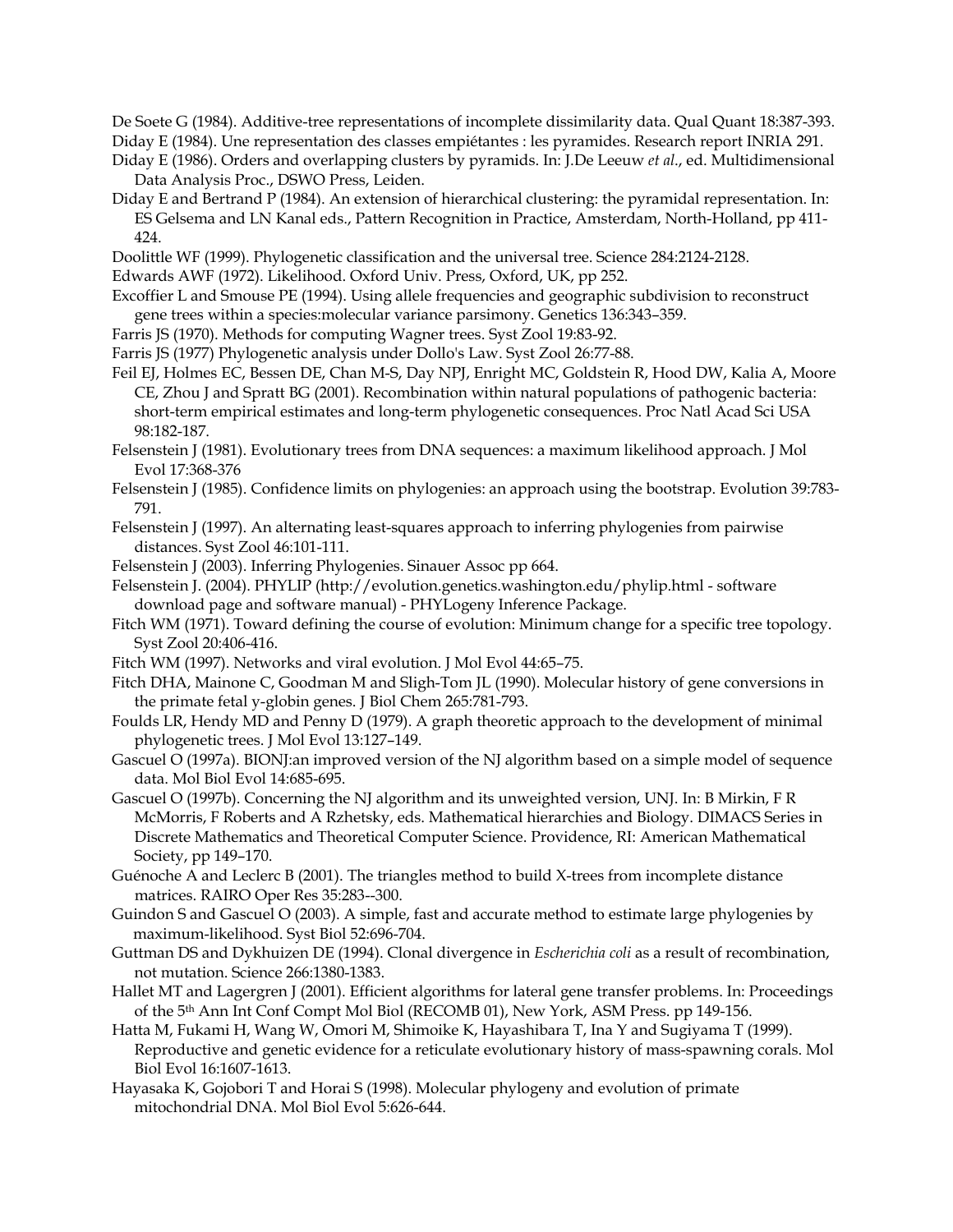Hein J (1993). A heuristic method to reconstruct the history of sequences subject to recombination. J Mol Evol 36:396-405.

Hillis DM (1996). Inferring complex phylogenies. Nature 383:130–131.

- Huelsenbeck JP, Ronquist F, Nielsen R and Bollback JP (2001). Bayesian inference of phylogeny and its impact on evolutionary biology. Science 294:2310–2314.
- Hugall A, Stanton J and Moritz C (1999). Reticulate evolution and the origins of ribosomal internal transcribed spacer diversity in apomictic meloidogyne. Mol Biol Evol 16:157-164.
- Huelsenbeck JP and Ronquist FR (2001). MRBAYES: Bayesian inference of phylogenetic trees. Bioinf 17:754–755.
- Huson DH (1998). SplitsTree: a program for analyzing and visualizing evolutionary data. Bioinf 141:68- 73.
- Jukes TH and Cantor CR (1969). Evolution of protein molecules. In: H. N. Munro, eds. Mammalian Protein Metabolism, Academic Press, New York, pp 21-132.
- Kim JH (1996). General inconsistency conditions for maximum parsimony: effects of branch lengths and increasing numbers of taxa. Syst Biol 45:363–374.
- Kim J and Warnow T (1999). Tutorial on phylogenetic tree estimation. In: Proc. 7th Int'l Conf. on Intelligent Systems for Molecular Biology (ISMB99).
- Kimura M (1981). Estimation of evolutionary distances between homologous nucleotide sequences. Proc Natl Acad Sci USA 78:454-458.
- Koeniger G, Koeniger N, Mardan M and Wongsiri S (1993). Variance in weight of sexuals and workers within and between 4 Apis species (*A. florea, Apis dorsata, Apis cerana* and *Apis mellifera*). Asian Apicult 1:106-111.
- Landry PA and Lapointe FJ (1997). Estimation of missing distances in path-length matrices: problems and solutions. In: B Mirkin, FR McMorris, F Roberts, A Rzhetsky eds., Mathematical hierarchies and Biology, DIMACS Series in Discrete Mathematics and Theoretical Computer Science, Amer Math Soc, Providence, RI, pp 209-224.
- Lapointe F-J (2000). How to account for reticulation events in phylogenetic analysis: a comparison of distance-based methods. J Classif 17:175-184.
- Larget B and Simon DL (1999). Markov chain Monte Carlo algorithms for the Bayesian analysis of phylogenetic trees. Mol Biol Evol 16:750–759.
- Legendre P (Guest Editor) (2000a). Special section on reticulate evolution. J Classif 17:153–195.
- Legendre P (2000b). Biological applications of reticulation analysis. J Classif 17:191–195.
- Legendre P and Makarenkov V (2002). Reconstruction of biogeographic and evolutionary networks using reticulograms. Syst Biol 51:199–216.
- Li W-H (1997). Molecular Evolution. Sunderland, Massachusetts: Sinauer Assoc, pp 487.
- Li S, Pearl DK and Doss H (2000). Phylogenetic tree construction using Markov chain Monte Carlo. J Am Stat Assoc 95:493–508.
- Linder CR, Moret BME, Nakhleh L and Warnow T (2003). Network (reticulate) evolution: biology, models, and algorithms. A tutorial presented at the Ninth Pacific Symposium on Biocomputing (PSB 2004).
- Linder CR, Moret BME, Nakhleh L and Warnow T (2004). Reconstructing networks part II: computational aspects. A tutorial presented at the Ninth Pacific Symposium on Biocomputing (PSB 2004).
- Makarenkov V and Leclerc B (1997). Tree metrics and their circular orders:some uses for the reconstruction and fitting of phylogenetic trees. In: B Mirkin, F R McMorris, F Roberts and A Rzhetsky, eds. Mathematical hierarchies and Biology. DIMACS Series in Discrete Mathematics and Theoretical Computer Science. Providence, RI: American Mathematical Society, pp 183–208.
- Makarenkov V and Leclerc B (1999). An algorithm for the fitting of a tree metric according to a weighted least-squares criterion. J Classif 16:3–26.
- Makarenkov V and Leclerc B (2000). Comparison of additive trees using circular orders. J Comput Biol 7:731–744.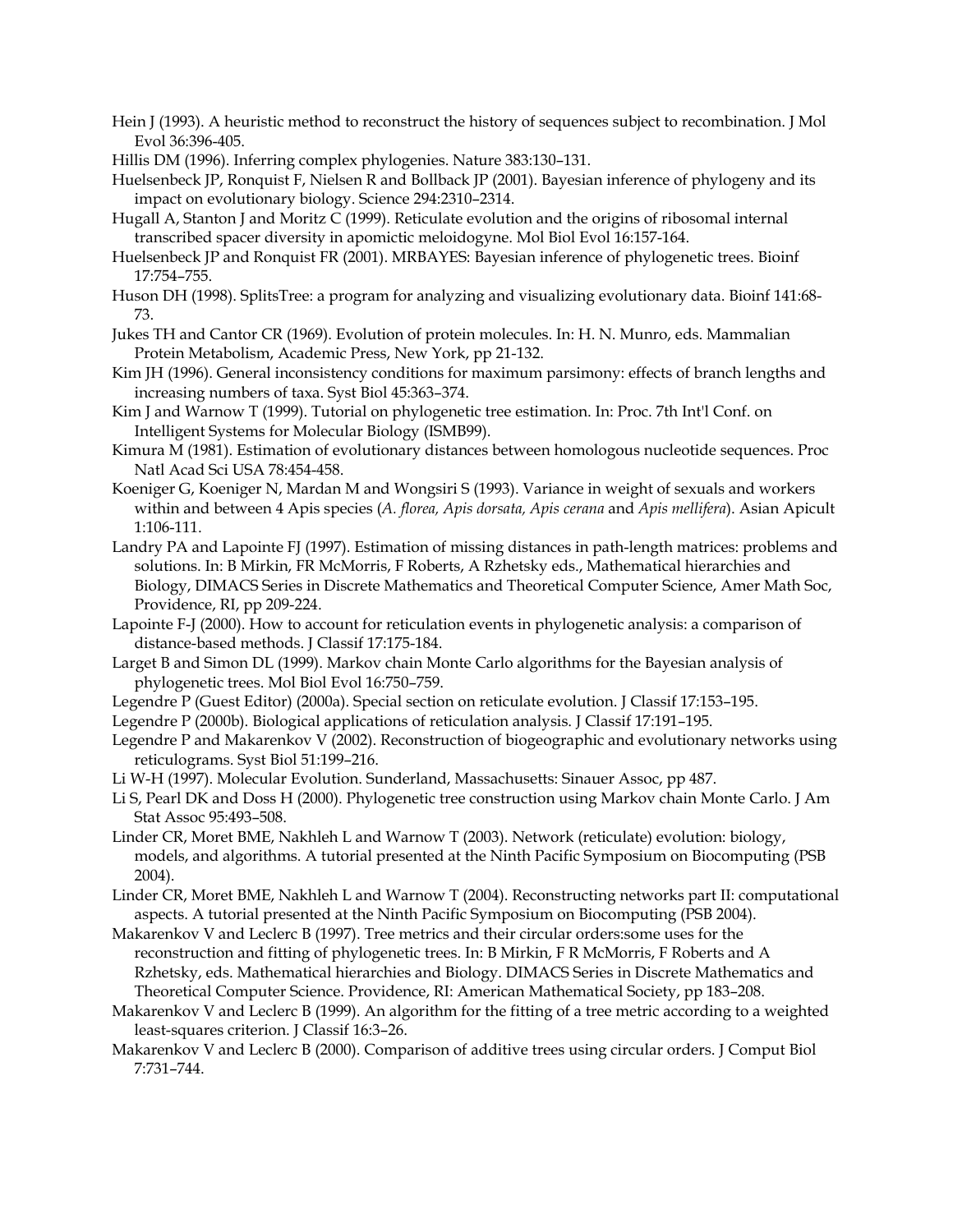- Makarenkov V and Legendre P (2000). Improving the additive tree representation of a dissimilarity matrix using reticulations. In: HAL Kiers, J-P Rasson, PJF Groenen and M Schader, eds. Data Analysis Classification and Related Methods. Berlin: Springer, pp 35–40.
- Makarenkov V (2001). T-Rex: reconstructing and visualizing phylogenetic trees and reticulation networks, Bioinf 17:664–668.
- Makarenkov V and Legendre P (2004). From a phylogenetic tree to a reticulated network. J Comput Biol 11:195–212.
- Makarenkov V, Legendre P and Desdevises Y (2004). Modeling phylogenetic relationships using reticulated networks. Zool Scrip 33:89–96.
- Makarenkov V, Boc A and Diallo AB (2004). Representing lateral gene transfer in species classification. Unique scenario. In: Classification, Clustering, and Data Mining Applications, IFCS 2004, Chicago: Springer, pp 439-446.
- Makarenkov V and Lapointe F-J (2004). A weighted least-squares approach for inferring phylogenies from incomplete distance matrices. Bioinformatics 20:2113-2121.
- Makarenkov V, Boc A, Delwiche CF and Philippe H (2006). A new efficient method for detecting horizontal gene transfers: Modeling partial and complete gene transfer scenarios, submitted.
- Marais G, Mouchiroud D and Duret L (2001). Does recombination improve selection on codon usage? Lessons from nematode and fly complete genomes. Proc Natl Acad Sci USA 98:5688–5692.
- Mau B, Newton MA and Larget B (1997). Bayesian phylogenetic inference via Markov chain Monte Carlo methods. Mol Biol Evol 14:717-724.
- McDade L (1995) Hybridization and phylogenetics. In PC Hoch and AG Stephenson, eds., Experimental and Molecular Approaches to Plant Biosystematics, Monographs in Systematic Botany from the Missouri Botanical Garden. pp 305–331.
- Milner A (1996). An introduction to understanding honeybees, their origins, evolution and diversity. Available via Bibba electronic journal, URL:<http://www.bibba.com>.
- Nei M and Kumar S (2000). Molecular Evolution and Phylogenetics. Oxford Univ. Press, New York, pp 333.
- Nesbø CL, L'Haridon S, Stetter KO and Doolittle WF (2001). Phylogenetic analyses of two "archaeal" genes in *Thermotoga maritima* reveal multiple transfers between archaea and bacteria. Mol Biol Evol 18:362-375.
- Odorico DM and Miller DJ (1997). Variation in the ribosomal internal transcribed spacers and 5.8s rDNA among five species of *Acropora* (*cnidaria*; *scleractinia*): Patterns of variation consistent with reticulate evolution. Mol Biol Evol, 14:465-473.
- Posada D and Crandall KA (1998). Modeltest: testing the model of DNA substitution. Bioinf 14, 817-818.
- Posada D and Crandall KA (2001a). Evaluation of methods for detecting recombination from DNA sequences: Computer simulations. Proc Natl Acad Sci USA 98(24):13757-13762.
- Posada D and Crandall KA (2001b). Intraspecific gene genealogies: trees grafting into networks. Trends Ecol Evol 16 (1):37-45.
- Rannala B and Yang Z (1996). Probability distribution of molecular evolutionary trees: a new method of phylogenetic inference. J Mol Evol 43:304–311.
- Rieseberg LH and Ellstrand NC (1993). What can morphological and molecular markers tell us about plant hybridization? Crit Rev Plant Sci 12:213-241.
- Rieseberg LH and Morefield JD (1995). Character expression, phylogenetic reconstruction, and the detection of reticulate evolution. In: PC Hoch and AG Stephenson, eds., Experimental and Molecular Approaches to Plant Biosystematics. Monographs in Systematic Botany from the Missouri Botanical Garden 53, pp 333-354.
- Robertson DL, Hanh BH and Sharp PM (1995). Recombination in AIDS viruses. J Mol Evol 40:249-259. Robinson DR and Foulds LR (1981). Comparison of phylogenetic trees. Math Biosci 53:131-147.
- Rohlf FJ (1963). Classification of *Aedes* by numerical taxonomic methods (Diptera: Culicidae). Ann Entomol Soc Am 56:798–804.
- Rohlf FJ (2000). Phylogenetic models and reticulations. J Classif 17(2):185-189.